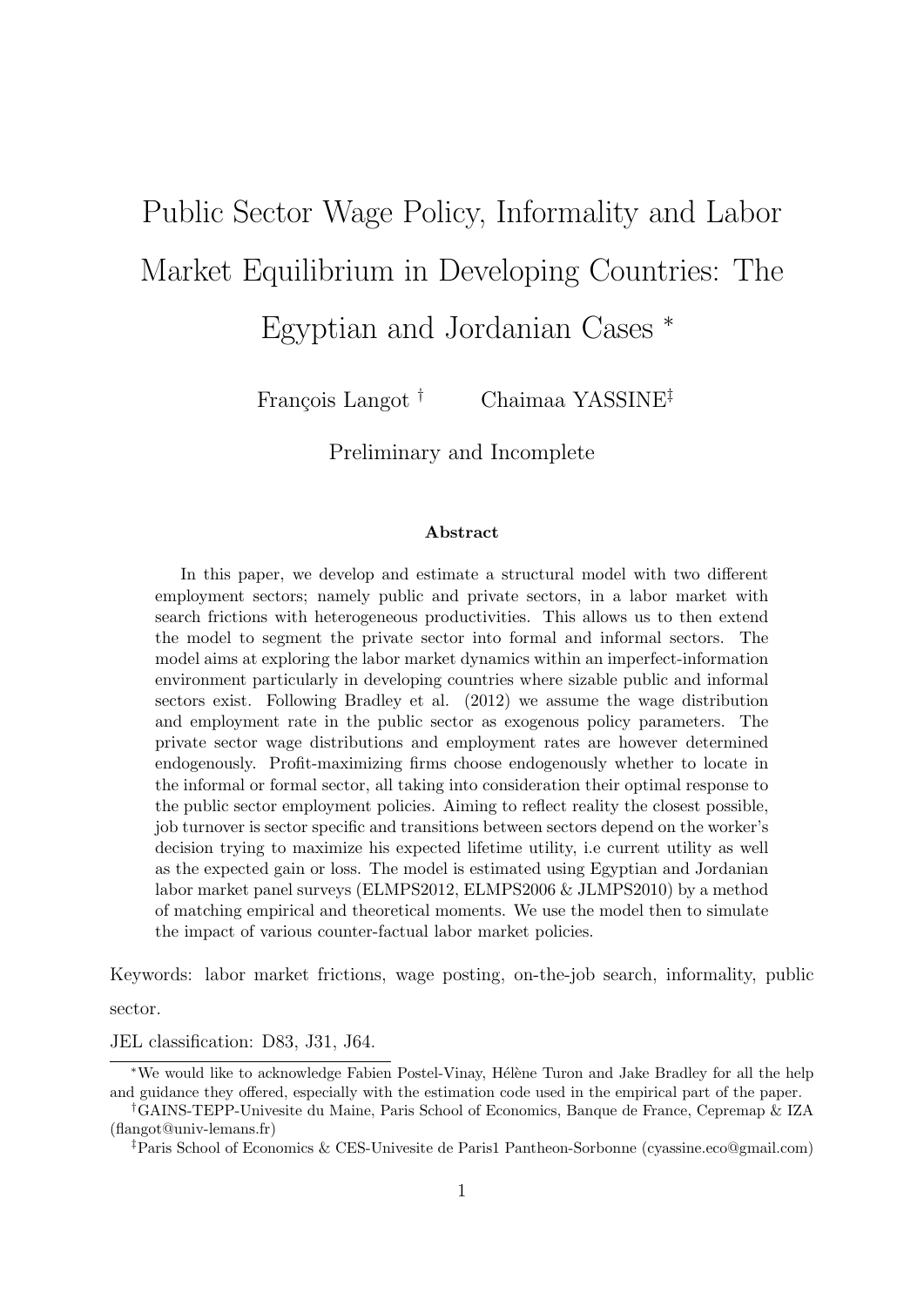## 1 Introduction

In any economy, the public sector occupies a sizeable share of the jobs' market.Moreover, The segmentation of labor markets and the existence of an informal sector is almost a fact in developing as well as developed countries. It is often argued indeed that they are the engine growth because their existence allows firms to operate in an environment where wage and regulatory costs are lower. Yet, and on the other hand, informality means less insurance and stability to the worker. In the Egyptian and Jordanian labor markets, this phenomenon is quite common where informality counts to approximately 60% of the labor market. Thus, if the theory omits one of these three sectors, the measures of the job turnovers, as transitions between sectors, can be biased. Indeed, the workers' occupation choices are based on the comparisons between their expected job values in the current or all prospective jobs.

Consequently, limiting the analysis, as previous literature, to an unsegmented Private sector labor market did not sufficient to reflect the different transitions. These partial analysis also underestimate the search frictions in the labor markets of developing countries. Hence, this can lead to a fail in explaining of the persistent unemployment and the wage dispersion among similar workers.

Aiming to adapt to the nature of the economy in developing countries, this paper extends the Burdett and Mortensen (1998)[\[4\]](#page-24-0) model to allow for three sectors of employment in a labor market with search frictions: a sizeable public sector, a formal and an informal private sector. In this paper, we combine previous approaches such as those adopted by Meghir et al. $(2011)[10]$  $(2011)[10]$ , El Badaoui et al. $(2010)[6]$  $(2010)[6]$  and Bradely et al.  $(2011)[3]$  $(2011)[3]$ , to extend the Burdett Mortensen (1998) model to include more than one employment sector. This original framework allows us to simulate the labor market transitions between the different sectors as well as between the employment and unemployment states. Following Bradley et al.(2011)[\[3\]](#page-24-2), moments of the wage distribution and the employment rate in the public sector are taken as exogenous policy parameters. The distinction between formal and informal firms is made by the introduction of heterogenous production functions, such that the less productive firms are in the informal sector.

Previous preliminary attempts, by Yassine C.(2011)[\[11\]](#page-25-1) to estimate the Burdett Mortensen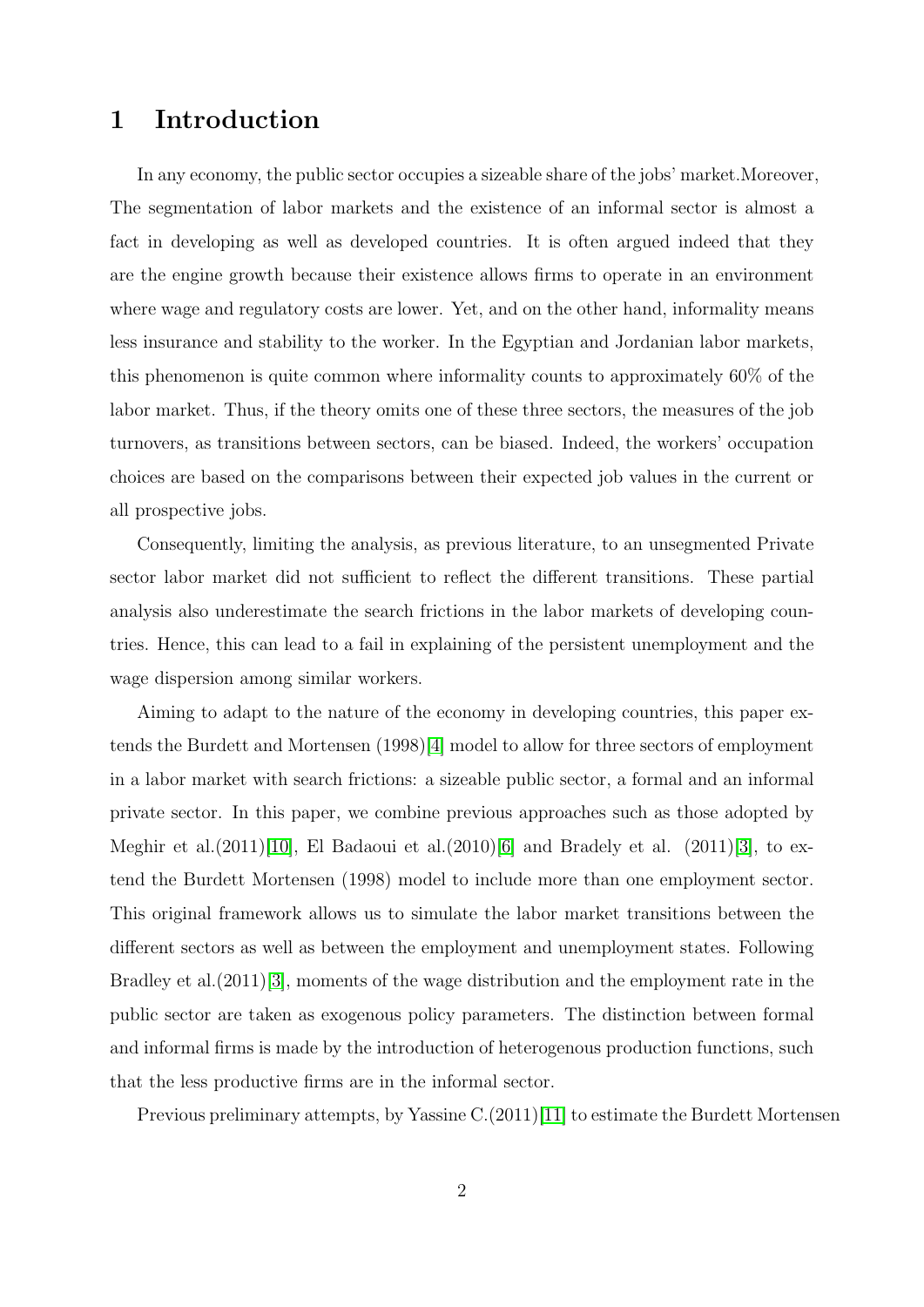(1998)[\[4\]](#page-24-0) model showed that the Egyptian and Jordanian are relatively rigid labor markets when compared to other European and USA countries. However, this rigidity might have been biased due to the peculiar nature of these markets where the public and informal sectors employ a high proportion of the market's wage workers. By adding the public and the informal sector to the basic equilibrium job search model, it would therefore be interesting to check if the public sector has got a crowding-out effect on the Private Sector. Indeed, if workers are risk adverse, they tend to accept more easily the more stable jobs of the public sector even if this implies a lower salary or more time in the public jobs queues. Adding the informal sector, seeks to verify previous ideas about informality, being a remarkable characteristic of developing countries in general, Egypt and Jordan in specific and whether labor market entrants choose this sector as an intermediary till they manage to obtain a formal private or a public job, or otherwise.

The empirical analysis uses the Egyptian and Jordanian labor market panel surveys (ELMPS2006[\[8\]](#page-25-2), ELMPS2012[\[7\]](#page-25-3) & JLMPS2010 [\[9\]](#page-25-4)) where the data contain sufficient information on wages, labor force states, durations and transitions to generate estimates of the model's structural transition parameters, enabling us to explore the nature of labor market dynamics in the region and hence possibly explain persistent high unemployment rates. Using the rich retrospective information available in these data sets, we are able to extract different employment panels for Egypt and Jordan from the available crosssectional data sets, showing a detailed employment vector of each individual for every year. The overlap of the two panels created from the available Egyptian cross-sectional surveys in Egypt enabled us to even lower the error margin that might arise due to human's memory and attrition.

Following Bradley et al. (2011)[\[3\]](#page-24-2), the model is estimated using the method of simulated moments. We use the resulting model estimates to simulate the impact of various counterfactual public sector employment policies and to determine how an effective policy on informality needs to be designed.

The rest of the paper is divided as follows. In the second section, we build up our theoretical model with public and private sectors. The third section provides a description of the data and sample used, the estimation methodology adopted and the empirical results obtained. The fourth section extends the model to segment the private sector into formal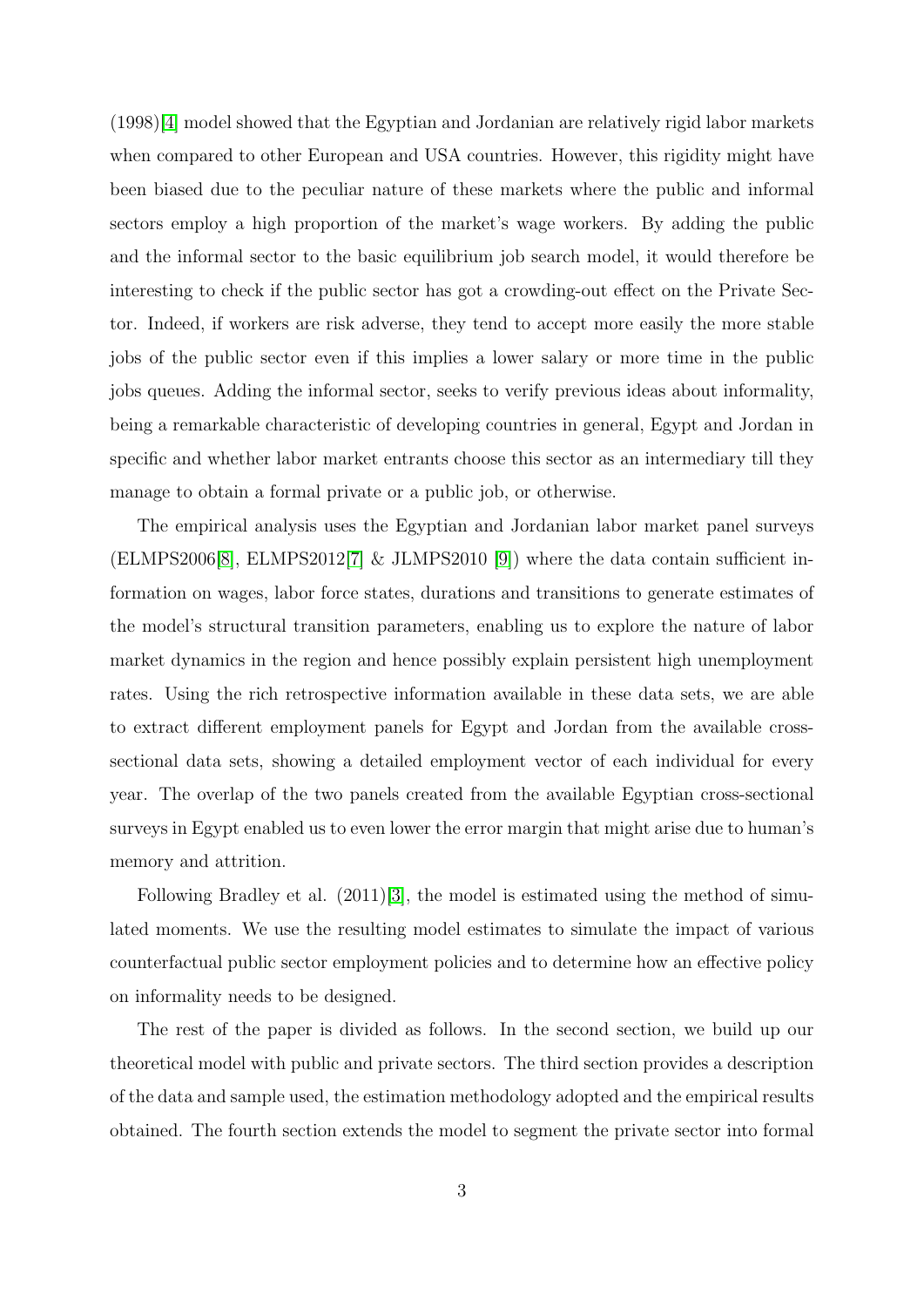and informal sectors. The fifth section is devoted to perform simulations and counterfactual policy analysis. Finally, Section 6 concludes.

## 2 The model with public and private sectors

## 2.1 Workers' Behavior

Workers maximize the expected lifetime income discounted at a rate of  $\rho$ . At any instant, unemployed workers receive an income stream  $b$ , taken to be constant across individuals, regardless of their history. The  $b$  is traditionally viewed as unemployment benefits. In our context of developing countries, it is more convenient to consider it as self-employment or support of the non-employed by their family which is relatively a common feature of these economies. Let  $W_k$ , where  $k \in f, i, g$  denote the values of a wage contract  $w$  in a specific sector and let  $U$  be the value of unemployment. Lastly, as in Burdett and Mortensen (1998) [\[5\]](#page-24-3),  $F_k$ , defined on  $[w_k, \overline{w_k}]$ , denotes the (equilibrium) distribution of (present values of) contracts from which the workers sample their offers. The offer distributions are endogenous for both the formal and informal private sectors and exogenous for the public sector. We explain in the rest of the paper how the endogenous distributions are determined.

As mentioned before, employed workers will have the following reservation wages  $R_{fg}$ ,  $R_{gf}$ . Following Bradley et al. (2012) [\[3\]](#page-24-2) A worker's reservation wage will be a function of their current wage. The reservation wage applying to a one sector's offers made to another sector worker earning  $w$  makes this worker indifferent between his current present value and the present value of the other sector employment at his reservation wage. This therefore implies that for a worker in the Private formal sector  $W_f(R_{gf}(\omega)) = W_g(\omega)$ , for a worker employed in the Public sector,  $W_g(R_{fg}(\omega)) = W_f(\omega)$ . It follows that the above reservation wages between any given two sectors are reciprocal of eachother:

<span id="page-3-0"></span>
$$
R_{fg}(R_{gf}(\omega)) = \omega \tag{1}
$$

The reservation wages of the unemployed  $R_{uf}$ ,  $R_{ug}$  are simply the wages at which an individual is indifferent between unemployment and employment in  $l$  sector. We therefore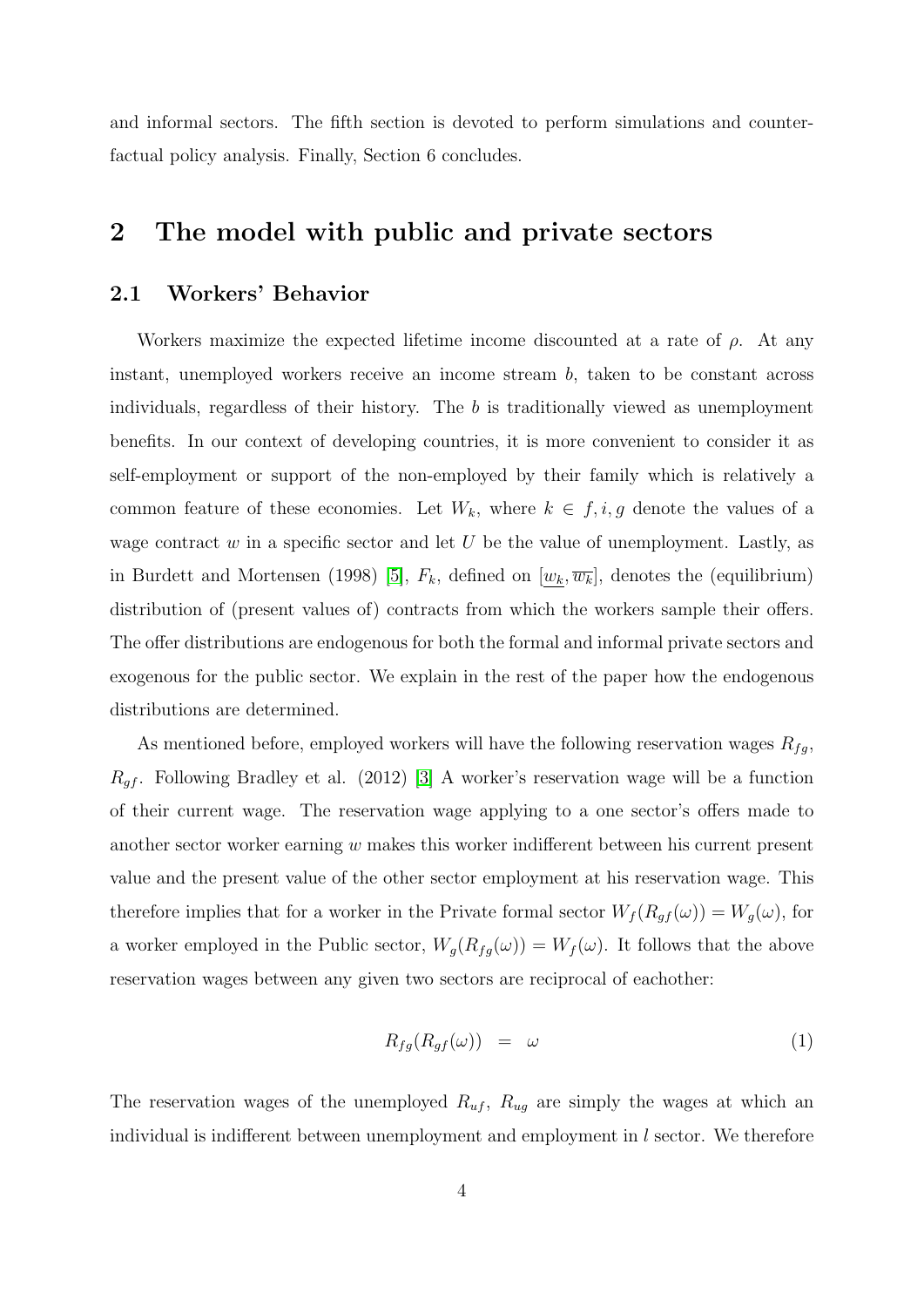obtain  $U = W_f(R_{uf}) = W_g(R_{ug})$  in case the offer received by the unemployed individual is from the Private formal sector or the public sector. Applying the reciprocity property of the reservation wages explained above in [\(1\)](#page-3-0), we derive the following;

<span id="page-4-1"></span>
$$
R_{fg}(R_{uf}) = R_{ug} \tag{2}
$$

To portray unemployed individuals' attitudes towards their insertion into the labor market in the different sectors, we assume that the reservation wages follow the inequality  $R_{uf}$  <  $R_{ug}$ <sup>[1](#page-4-0)</sup>.

Since workers seek to maximize their expected lifetime income discounted at the rate  $\rho$ , the value functions are obtained from the following bellman equations where they combine both the immediate gains of being in s state, as well as the resulting option values, such as the possibility of moving to better jobs within or between the sectors, or the impact of exogenous shocks, such as the possibility of job destruction leading to unemployment. The value function for an unemployed worker is therefore defined by the following Bellman equation:

$$
\rho U = b + \lambda_{ug} \int_{R_{ug}}^{+\infty} [W_g(x) - U] dF_g(x) + \lambda_{uf} \int_{R_{uf}}^{+\infty} [W_f(x) - U] dF_f(x) \tag{3}
$$

The first term, b is the flow utility an individual gets from being in unemployment. Offers arrive from the public, formal private sectors at a rate of  $\lambda_{ug}$  and  $\lambda_{uf}$  respectively. Wage offers, x are drawn from the formal private sector from an endogenous distribution,  $F_f(w)$ , which will be derived from the firms' side later. An unemployed worker will accept the job offer if the wage is higher than the workerSs reservation wage for that sector, the lower bound of the integral. Inside the integral is the gain the worker makes from switching from unemployment to public sector employment at wage w. The third term is the formal private sector analogue to the second. The theoretical difference between the private and the public sectors is that the distribution from which public-sector job offers are drawn is an exogenous policy parameter of the model.

<span id="page-4-0"></span>Similar value functions define a worker employed in one of the employment public or

<sup>&</sup>lt;sup>1</sup>This is empirically verified through the descriptive statistics obtained from the Egyptian Labor market panel Survey 2012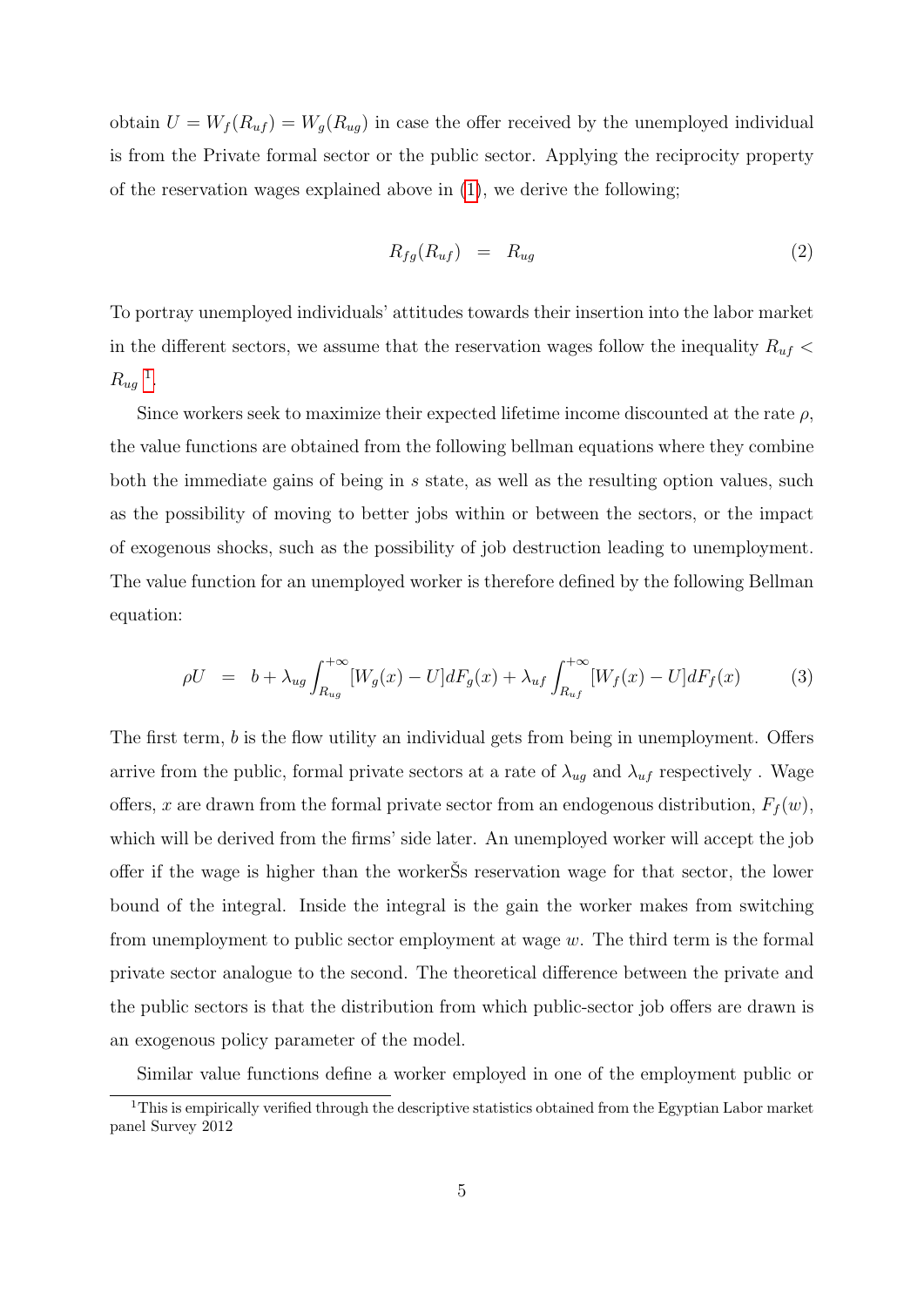private sectors. The value of a formal private sector employee is, for instance, as follows:

<span id="page-5-0"></span>
$$
\rho W_f(\omega) = \omega_f + \delta_f \{ U - W_f(\omega) \} + \lambda_{ff} \int_{\omega}^{+\infty} [W_f(x) - W_f(\omega)] dF_f(x) + \lambda_{fg} \int_{R_{fg(\omega)}}^{+\infty} [W_g(x) - W_f(\omega)] dF_g(x).
$$
\n(4)

A worker employed in the formal private sector and earning a wage  $\omega_f$  has a discounted value from employment given by the right hand side of [\(4\)](#page-5-0). The first term  $\omega_f$  is the instantaneous wage paid in the current formal private sector firm. The next term, is the loss of value an individual would get if he were to transit into unemployment  $|U W_f(\omega)$  multiplied by the flow probability of such an event occurring, the private sector job destruction rate,  $\delta_f$ . At rate  $\lambda_f f$  the worker receives an offer from another formal private sector firm, where the offer is drawn from the distribution  $F_f(x)$ . If this offer is greater than his current wage  $\omega_f$  he will accept, the lower bound of the integral. Given the offer is received and it meets his acceptance criteria, the individual will make an unambiguous gain in value given by  $[W_f(x) - W_f(\omega)]$ . The next term represents the equivalent, except for offers from the public sector. Thus the wage is drawn from a different distribution and the acceptance criteria, the lower bound of the integral is instead  $R_f g(\omega)$ .

Analogously, we obtain the value functions for employed workers in public sectors in (12) and (13) respectively.

<span id="page-5-1"></span>
$$
\rho W_g(\omega) = \omega_g + \delta_g [U - W_g(\omega)] + \lambda_{gg} \int_{\omega}^{+\infty} [W_g(x) - W_g(\omega)] dF_g(x)
$$
  
+ 
$$
\lambda_{gf} \int_{R_{gf(\omega)}}^{+\infty} [W_f(x) - W_g(\omega)] dF_f(x).
$$
 (5)

Given that  $W_g(R_{fg}(\omega)) = W_f(\omega)$ , we deduce that

$$
R'_{fg}(\omega)W'_g(R_{fg}(\omega)) = W'_p(\omega)
$$

Using  $(4)$  and  $(5)$  we have

$$
W'_{f}(\omega) = \frac{1}{\rho + \delta_{f} + \lambda_{ff} \overline{F}_{f}(\omega) + \lambda_{fg} \overline{F}_{g}(R_{fg}(\omega))}
$$
  

$$
W'_{g}(R_{fg}(\omega)) = \frac{1}{\rho + \delta_{g} + \lambda_{gg} \overline{F}_{g}(R_{fg}(\omega)) + \lambda_{gf} \overline{F}_{f}(R_{gf}(R_{fg}(\omega)))}
$$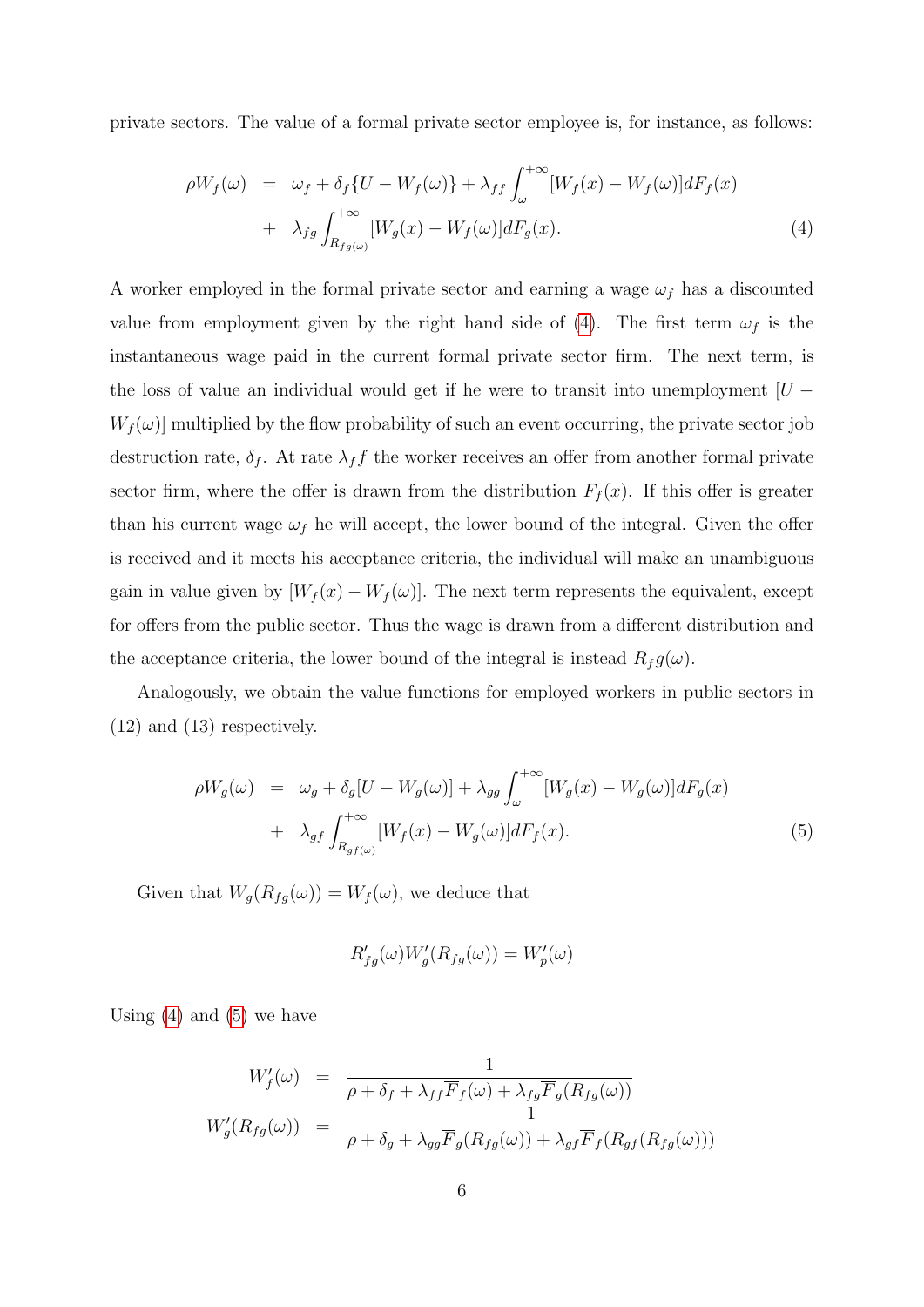$$
= \frac{1}{\rho + \delta_g + \lambda_{gg} \overline{F}_g(R_{fg}(\omega_p)) + \lambda_{gf} \overline{F}_f(\omega_p)}
$$

which leads to

$$
R'_{fg}(\omega) = \frac{\rho + \delta_g + \lambda_{gg} \overline{F}_g(R_{fg}(\omega)) + \lambda_{gf} \overline{F}_f(\omega)}{\rho + \delta_f + \lambda_{ff} \overline{F}_f(\omega) + \lambda_{fg} \overline{F}_g(R_{fg}(\omega))}
$$

The expression of the reservation wages  $R_{fg}(\omega)$  and  $R_{gf}(\omega)$  are provided in the appendix [A.](#page-26-0)

## <span id="page-6-2"></span>2.2 The stock-Flows equations

The economy being in steady-state, the flows in and out of any given sector, for each class of workers, are equal. Applying this to unemployment, one obtains:

$$
(\lambda_{uf} + \lambda_{ug})N_u = \delta_f N_f + \delta_g N_g
$$

given that we assume that  $F_p(R_{up}) = 0$  and  $F_g(R_{ug}) = 0$ . A worker can only be in one of three states, u, f or g so:  $N_u + N_p + N_g = N$ , where N is the total population of workers, a given number. Thus, at this stage, we have three unknowns:  $N_p$ ,  $N_g$  and  $G_f(w)$ , given  $G_g(w)$  and  $F_g(w)$ . We then present the tree restrictions allowing us to determine these quantities.

The following equation is the flow-balance equation for private sector workers:

<span id="page-6-0"></span>
$$
N_f G_f(w) \left\{ \delta_f + \lambda_{ff} \overline{F}_f(w) \right\} + N_f \lambda_{fg} \int_{R_{up}}^w \overline{F}_g(R_{fg}(x)) dG_g(x)
$$

$$
-N_g \lambda_{gf} \int_{R_{ug}}^{R_{fg}(w)} [F_f(w) - F_f(R_{gf}(x))] dG_g(x) = N_u \lambda_{uf} F_f(w) \tag{6}
$$

For the public sector, we have

<span id="page-6-1"></span>
$$
N_g G_g(w) \left\{ \delta_g + \lambda_{gg} \overline{F}_g(w) \right\} + N_g \lambda_{gf} \int_{R_{ug}}^w \overline{F}_f(R_{gf}(x)) dG_g(x)
$$

$$
-N_f \lambda_{fg} \int_{R_{ug}}^{R_{gf}(w)} [F_g(w) - F_g(R_{fg}(x))] dG_g(x) = N_u \lambda_{ug} [F_g(w) - F_g(R_{ug})]
$$
(7)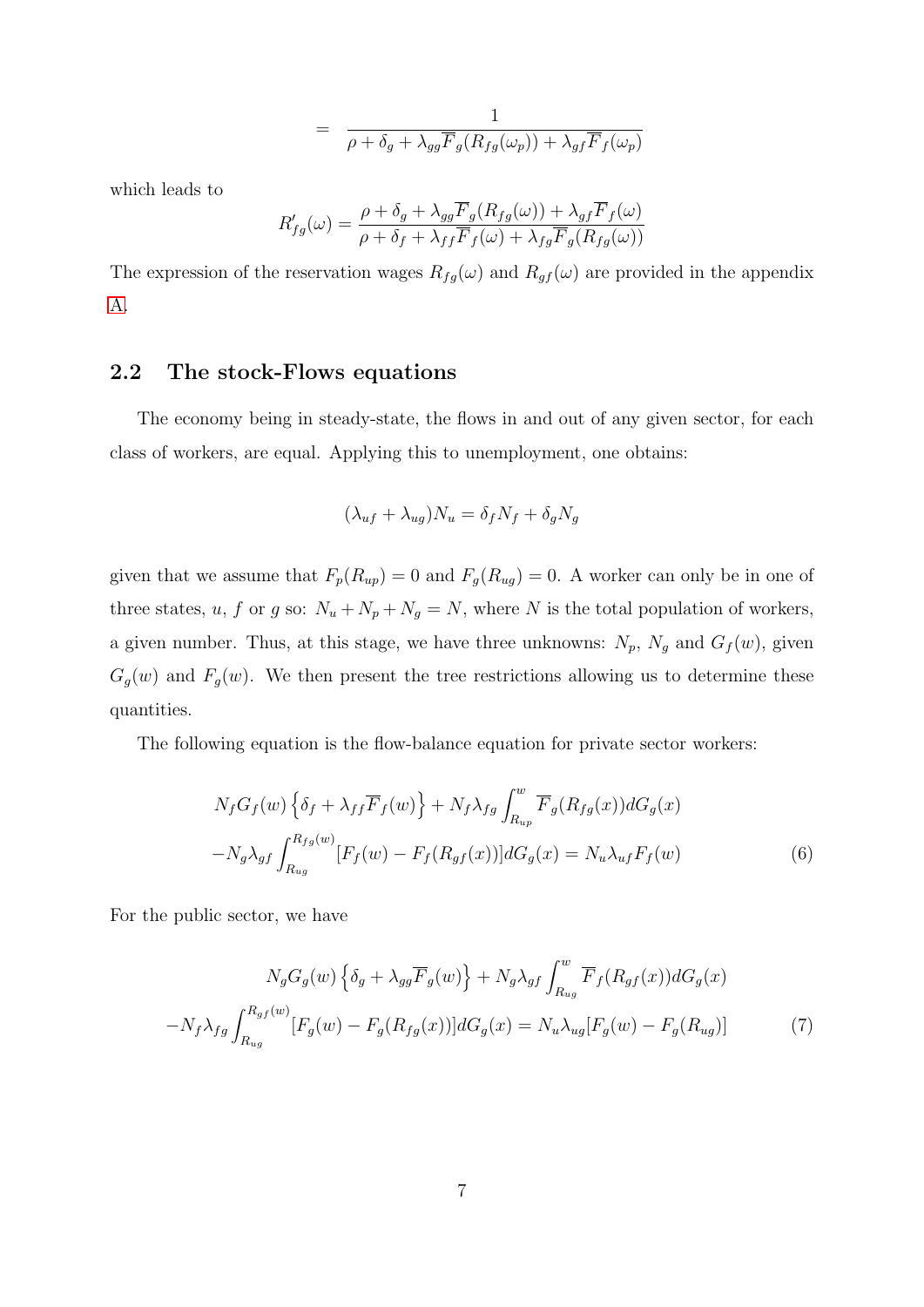By differentiating the equation  $(6)$  with respect to w, we obtain

<span id="page-7-1"></span>
$$
\frac{d}{dw} \left\{ N_f G_f(w) \left[ \delta_f + \lambda_{ff} \overline{F}_f(w) \right] \right\} + N_f \lambda_{fg} \overline{F}_g(R_{fg}(w)) g_g(w) \n- N_g \lambda_{gf} G_g(R_{fg}(w)) f_f(w) = N_u \lambda_{uf} f_f(w)
$$
\n(8)

which an ODE in  $g_p(w)$  (the probability distribution of observed wages in the private sector), if it was not for the term featuring  $G_g(R_{fg}(w))$ . Following Bradly, Posel-Vinay and Turon (2012), we derive this term using the equation [\(7\)](#page-6-1) applying at  $R_{fg}(w)$  instead of  $w$ :

<span id="page-7-0"></span>
$$
N_g G_g(R_{fg}(w)) \left\{ \delta_g + \lambda_{gg} \overline{F}_g(R_{fg}(w)) \right\} + N_g \lambda_{gf} \int_{R_{ug}}^{R_{fg}(w)} \overline{F}_f(R_{gf}(x)) dG_g(x)
$$

$$
-N_f \lambda_{fg} \int_{R_{ug}}^w [F_g(R_{fg}(w)) - F_g(R_{fg}(x))] dG_g(x) = N_u \lambda_{ug} [F_g(R_{fg}(w)) - F_g(R_{ug})] \tag{9}
$$

Now, adding [\(6\)](#page-6-0) and [\(9\)](#page-7-0), we obtain

$$
N_f G_f(w) \left\{ \delta_f + \lambda_{ff} \overline{F}_f(w) + \lambda_{fg} \overline{F}_g(w) \right\} + N_g G_g(w) (R_{fg}(w)) \left\{ \delta_g + \lambda_{gf} \overline{F}_f(w) + \lambda_{gg} F_g(R_{fg}(w)) \right\}
$$
  
=  $N_u \lambda_{uf} F_f(w) + N_u \lambda_{ug} F_g(w)$ 

if we assume that  $F(R_{uf}) = F(R_{ug}) = 0$ . Thus, we have

<span id="page-7-2"></span>
$$
G_g(w)(R_{fg}(w)) = \frac{N_u \lambda_{uf} F_f(w) + N_u \lambda_{ug} F_g(w) - N_f G_f(w) \left\{ \delta_f + \lambda_{ff} \overline{F}_f(w) + \lambda_{fg} \overline{F}_g(w) \right\}}{N_g \left\{ \delta_g + \lambda_{gf} \overline{F}_f(w) + \lambda_{gg} F_g(R_{fg}(w)) \right\}} (10)
$$

Plugging this solution into [\(8\)](#page-7-1), we obtain an ODE that defines  $G_f(w)$ .

Finally, applying the equation [\(6\)](#page-6-0) for  $w \to \infty$ , we obtain:

<span id="page-7-3"></span>
$$
N_f G_f(w) \delta_f + N_f \lambda_{fg} \int_{R_{up}}^{\infty} \overline{F}_g(R_{fg}(x)) dG_g(x)
$$

$$
-N_g \lambda_{gf} \int_{R_{ug}}^{\infty} \overline{F}_f(R_{gf}(x)) dG_g(x) = N_u \lambda_{uf}
$$
(11)

Using the system formed by the equations  $(8)$ ,  $(10)$  and  $(11)$ , we determine simultaneously  $\{G_f(\cdot), N_f, N_g\}.$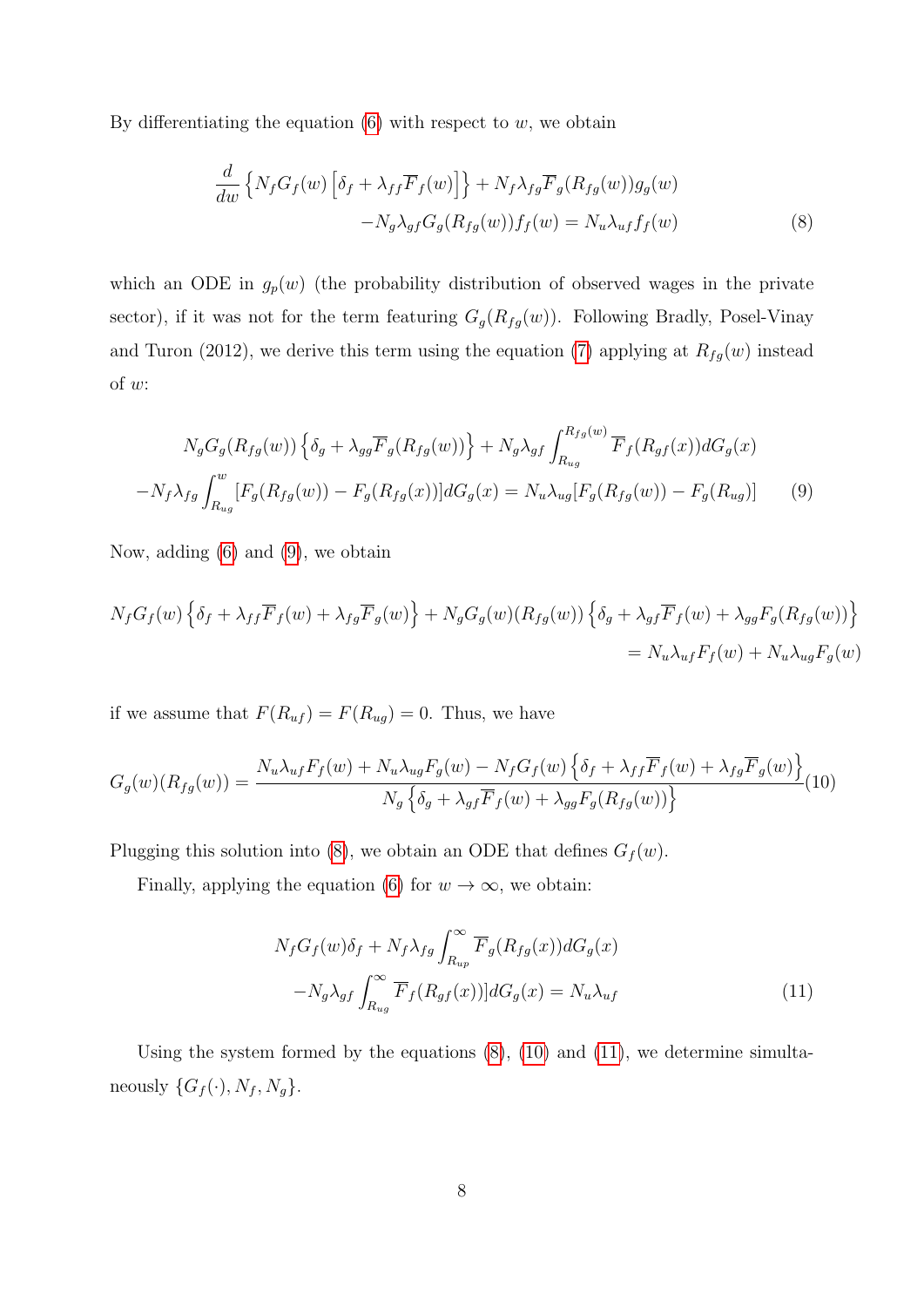## 2.3 The private firm behaviors

As in Bradley, Postel-Vinay and Turon (2012), we first assume that the productivity distribution is exogenous, and that there is no matching externality. Thus, the economy is a continuum  $[0, 1]$  of private sector firms who are profit maximizers and heterogeneous in their level of productivity, y, where  $y \sim \Gamma(\cdot)$  over the support  $[y, \overline{y}]$  in the population of firms. Firms set their wage  $w$  and their search effort in order to make a number of contacts m. The pair  $(w, m)$  is chosen so as to maximize steady-state profit flow.

A private sector firm choosing to pay w will experience a quit rate of  $d(w)$  of its employees and an average acceptance rate  $h(w)$  of the contacts it is making with prospective employees (bearing in mind that search is random), where:

$$
d(w) = \delta_f + \lambda_{ff} \overline{F}_f(w) + \lambda_{fg} \overline{F}_g(R_{fg}(w))
$$
  
\n
$$
h(w) = \frac{\lambda_{uf} N_u + \lambda_{ff} N_f G_f(w) + \lambda_{gf} N_g G_g(R_{fg}(w))}{\lambda_{uf} N_u + \lambda_{ff} N_f + \lambda_{gf} N_g}
$$

The hiring policy of the public sector interacts directly with the quit rate via  $\lambda_{fg}$  and  $F_g(\cdot)$ . If the public sector provides low wages to its workforce  $(G_g(\cdot))$  concentrated on the left), then it will be more easy for the private sector to attract workers, increasing its acceptance rate  $h(w)$ .

As a consequence, the steady-state size of this firm will be  $l(w, m)$ :

$$
l(w, m) = m \frac{h(w)}{d(w)} = mL(w)
$$

and its steady-state profit flow:

$$
\Pi(w, m) = (y - w)l(w, m) - c(m) = (y.w) m L(w).c(m)
$$

where  $c(m)$  is the cost incurred by the firm to make m contacts. This function acts as a search cost without the externality linked to the usual matching process. Optimal wage and search policies  $w(y)$  and  $m(y)$  can thus be characterized using the following first-order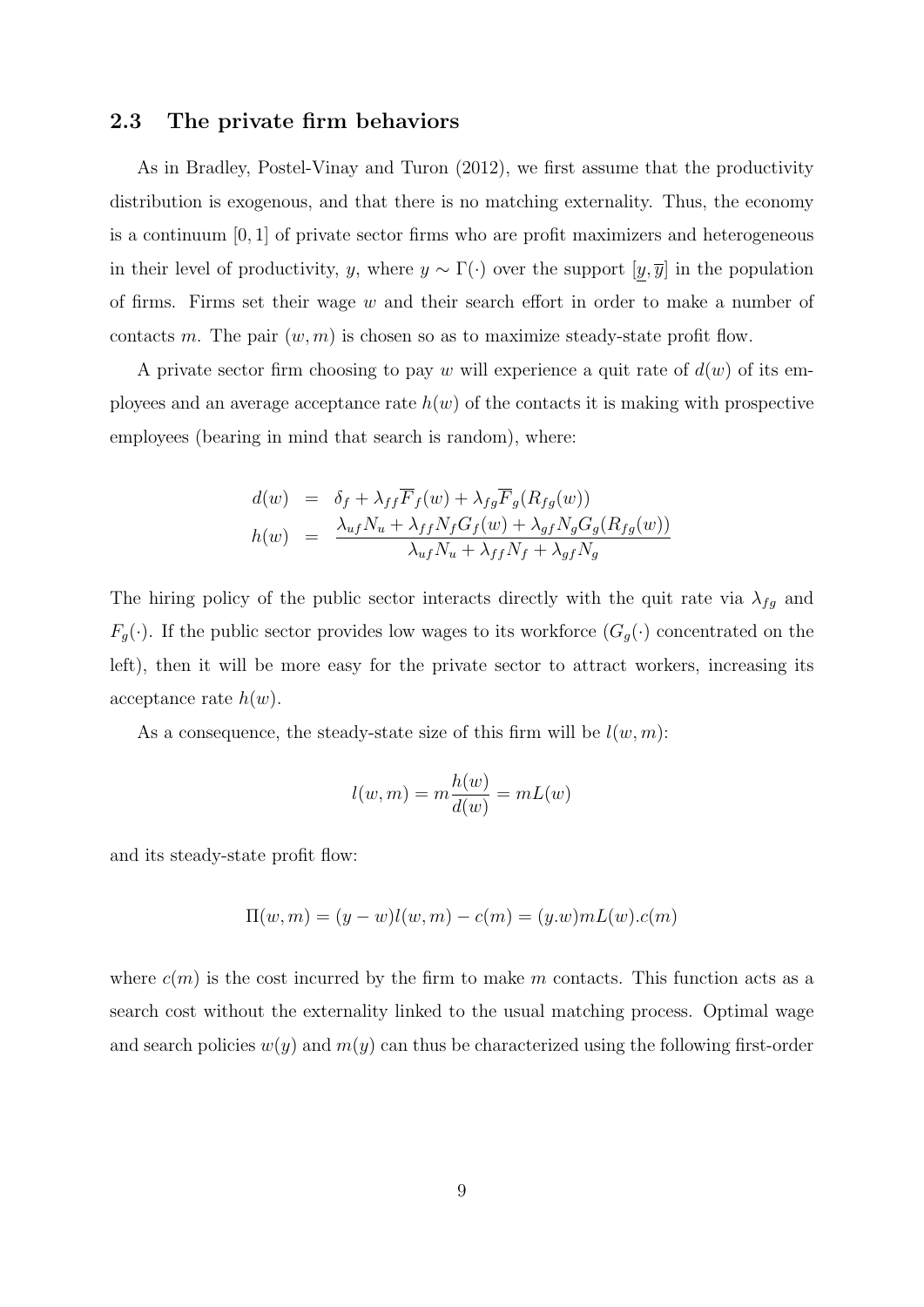conditions:

$$
y = w(y) + \frac{L(w(y))}{L'(w(y))}
$$

$$
c'(m(y)) = \frac{L(w(y))^2}{L'(w(y))}
$$

It follows that the total number of contacts in the economy is:

$$
M = \int_{\underline{y}}^{\overline{y}} m(y) d\Gamma(y)
$$

and that the fraction of these contacts that is attached to wage lower than a given  $w$ , in other words the probability that a wage offer is less than  $w$  can be written in the two following manners:

$$
F_f(w) = \frac{1}{M} \int_{\underline{y}}^{\widehat{y}} m(y) d\Gamma(y)
$$

where  $\hat{y}$  is such that  $w(\hat{y}) = w$ . Similarly, the fraction of employees earning a wage less than  $w(y)$  do so because they are employed by firms with a productivity lower than y. Thus:

$$
H(l(w(y), m(y))) = G_f(w(y))
$$

where  $H(\cdot)$  is the distribution of firm sizes among employed workers.

To close the model, we assume that the relative search intensities of workers in the three labor market states, i.e. unemployment, employment in the private sector and employment in the public sector are constant. These will be denoted  $s_{uf}$  (normalised ot 1 without loss of generality),  $s_{ff}$  and  $s_{gp}$  respectively. The arrival rates of private sector offers hence have the following expressions:  $\lambda_{uf} = \lambda_f$ ,  $\lambda_{ff} = s_{ff}\lambda_f$  and  $\lambda_{gf} = s_{gf}\lambda_f$ . The private sector job offer arrival rate  $\lambda_p$  is given by:

$$
M = \lambda_p (N_u + s_{ff} N_f + s_{gf} N_g)
$$

where the parameters governed by the policy of the public sector interact.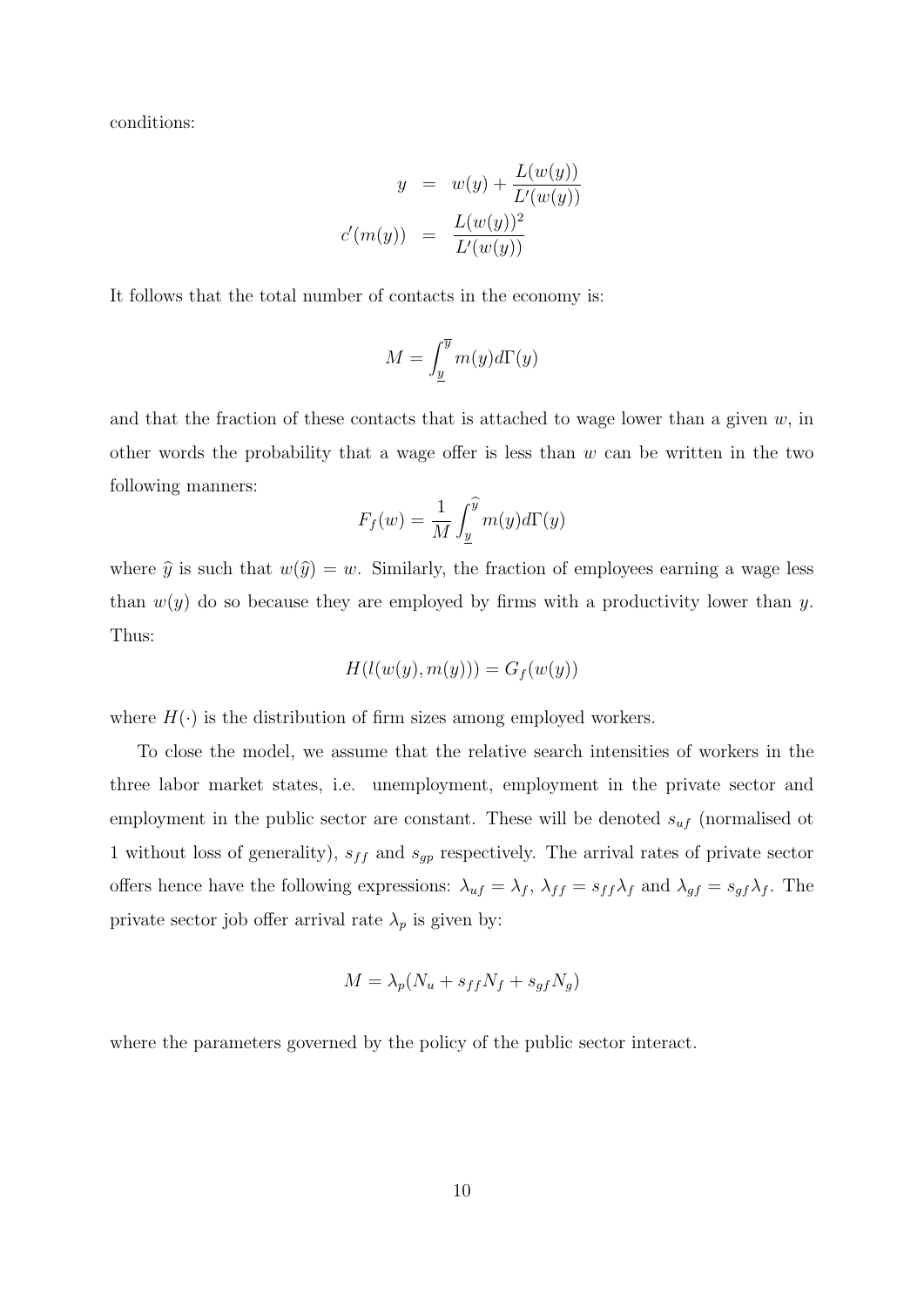## 2.4 An alternative model with matching externality and endogenous productivity

In this section, we present an extension which allow us to account for the matching externality and for the endogeneity of the productivity distribution. This extension is based on the MORT/00 equilibrium search model with wage posting and training investment by firms. This wage posting has been estimated on French data by Chéron, Hairault and Langot [2008]. Statistical tests shown that this type of model is able to predict the impact of an observed reform, contrary to the traditional model à la Burdett and Mortensen [1998] with exogenous productivity distribution.

#### 2.4.1 Matching Technology

For simplicity, we assume that the search is directed: in one market, private firms meet workers who apply for private jobs, and in the other market, public jobs meet workers who search for a public job. As it will be discussed below, this assumption doesn't imply that the private firm decisions are independent from the public sector policy. According to Pissarides [1990], the aggregate number of hirings in the private sector,  $H$ , is determined by a conventional constant returns to scale matching technology:

$$
H = h(v, h_{ff}N_f + h_{gf}N_g + h_{uf}N_u)
$$

where v is the number of vacancies in the private sector,  $h_{ff} \geq 0$ ,  $h_{gf} \geq 0$ ,  $h_{uf} \geq 0$  are the exogenous search efficiencies (intensities) for employed workers in the private or public sectors and for the unemployed workers, represented (in number) by  $N_f$ ,  $N_g$  and  $N_u$ , respectively. We normalize  $N_f + N_g + N_u$  to 1 and we denote  $\overline{h} = h_{ff}N_f + h_{gf}N_g + h_{uf}N_u$ .

If we set  $\theta = \frac{v}{h}$  $\frac{v}{h}$  as labor market tightness of the private, the arrival rates of wage offers for workers are:

• for the employees in the private sector

$$
h_{ff}\lambda(\theta) \equiv \frac{h_{ff}}{\overline{h}} \frac{H}{N_f + N_g + N_u} = h_{ff} \frac{H}{\overline{h}}
$$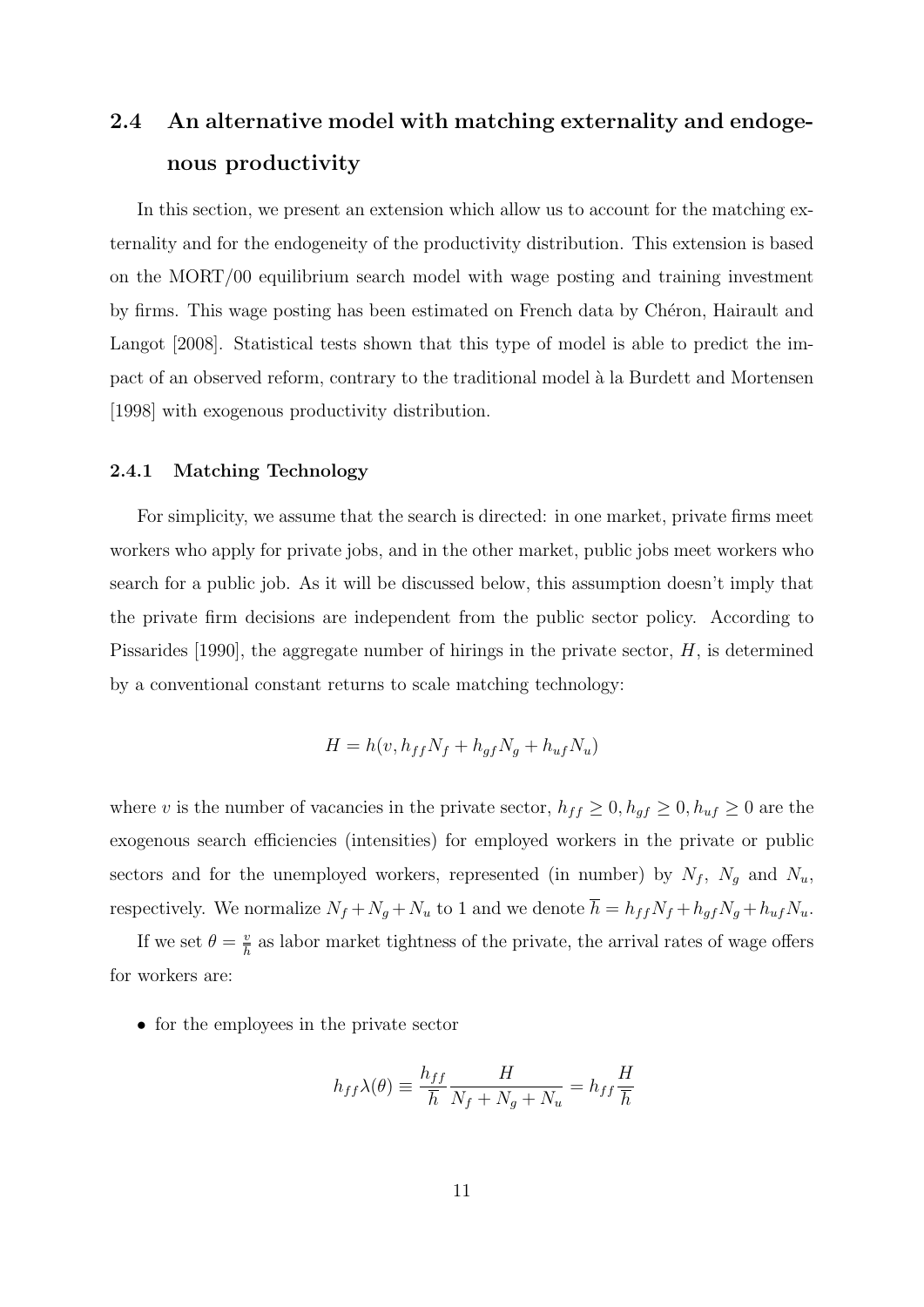• for the employees in the public sector

$$
h_{gf}\lambda(\theta) \equiv \frac{h_{gf}}{\overline{h}} \frac{H}{N_f + N_g + N_u} = h_{gf} \frac{H}{\overline{h}}
$$

• for the unemployed

$$
h_{uf}\lambda(\theta) \equiv \frac{h_{uf}}{\overline{h}} \frac{H}{N_f + N_g + N_u} = h_{uf} \frac{H}{\overline{h}}
$$

The transition rate at which vacant jobs are filled is:

$$
q(\theta) = \frac{H}{v} = h\left(1, \frac{\overline{h}}{v}\right)
$$

The link between  $q(\theta)$  and  $\lambda(\theta)$  is given by  $\theta q(\theta) = \lambda(\theta)$ , or  $\frac{\lambda(\theta)}{v} = q(\theta)$ . Finally, we have

$$
\lambda_{ff} = h_{ff} \lambda(\theta) \quad \lambda_{gf} = h_{gf} \lambda(\theta) \quad \lambda_{uf} = h_{uf} \lambda(\theta)
$$

If we normalize  $h_{uf} = 1$ , then the observation of the worker transition rate between unemployment and the private sector gives the value of  $\lambda(\theta)$ . Thus, if we assume that the matching function is a usual Cobb Douglas function, we then deduce the value of  $\theta$  from the estimation of the transition rate  $U \to E_f = \hat{\lambda}$ :

$$
h(v, h_{ff}N_f + h_{gf}N_g + h_{uf}N_u) = v^{\psi}(h_{ff}N_f + h_{gf}N_g + h_{uf}N_u)^{1-\psi} \Rightarrow \lambda(\theta) = \theta^{\psi} \Rightarrow \theta = \hat{\lambda}^{\frac{1}{\psi}}
$$

Concerning the public sector, we assume that the number of vacancies is exogenous. This implies that the transition rates  $\{\lambda_{gg}, \lambda_{gf}, \lambda_{ug}\}$  are exogenous and thus can be changed by the policy maker.

#### 2.4.2 The private firm behaviors

A private sector firm choosing to pay w will experience a quit rate of  $d(w)$  of its employees and an average acceptance rate  $h(w)$  of the contacts it is making with prospective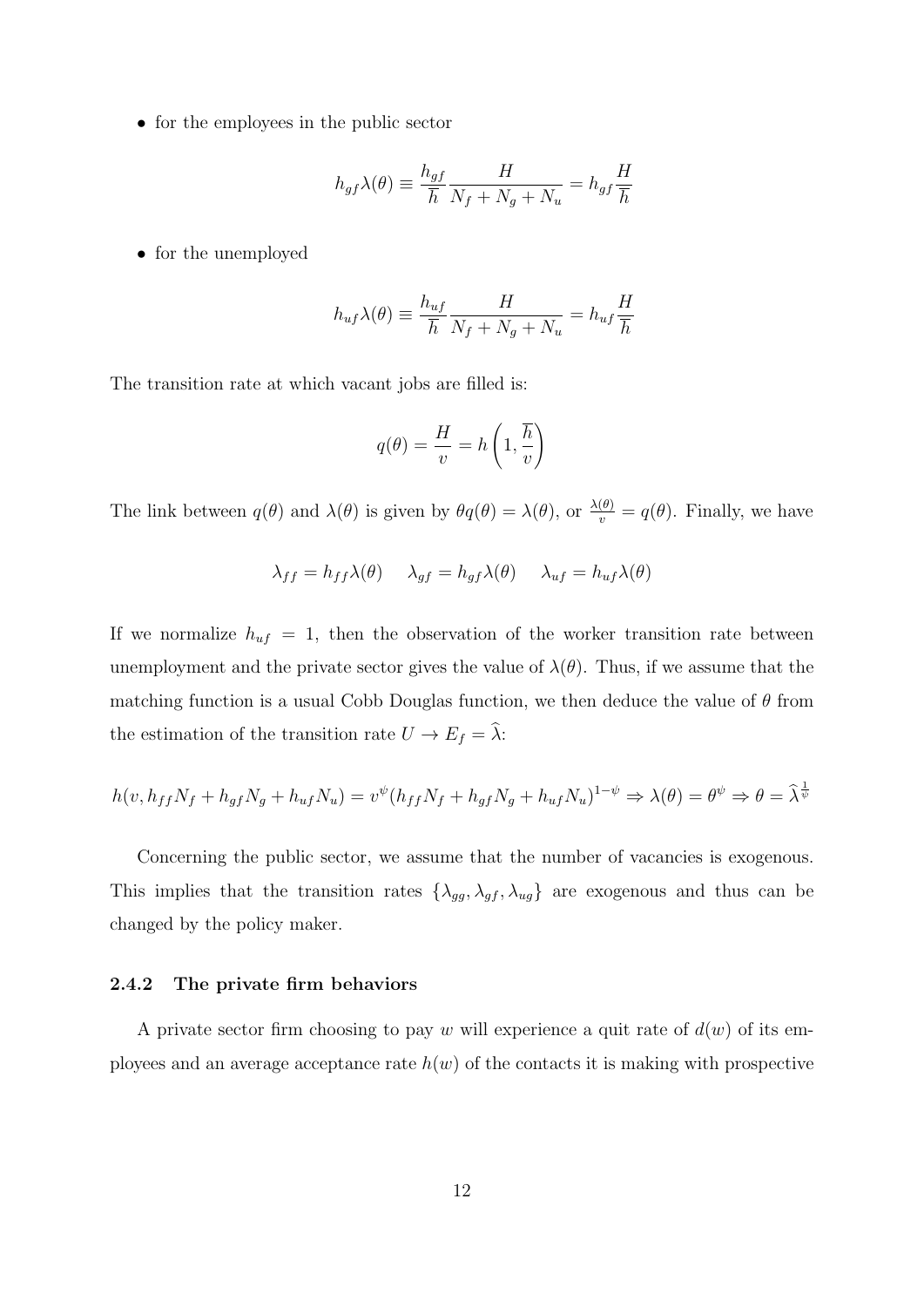employees (bearing in mind that search is random), where:

$$
d(w) = \delta_f + \lambda_{ff} \overline{F}_f(w) + \lambda_{fg} \overline{F}_g(R_{fg}(w))
$$
  
\n
$$
h(w) = \frac{\lambda_{uf} N_u + \lambda_{ff} N_f G_f(w) + \lambda_{gf} N_g G_g(R_{fg}(w))}{\lambda_{uf} N_u + \lambda_{ff} N_f + \lambda_{gf} N_g}
$$

The hiring policy of the public sector interacts directly with the quit rate via  $\lambda_{fg}$  and  $F_g(\cdot)$ . If the public sector provides low wages to its workforce  $(G_g(\cdot))$  concentrated on the left), then it will be more easy for the private sector to attract workers, increasing its acceptance rate  $h(w)$ .

Let k be the match specific investment per worker and  $f(k)$  the value of worker productivity which is an increasing concave function of this investment. It is assumed that whenever an employed worker finds a job paying more than  $w$  (voluntary quit), then the employer seeks another worker. When an exogenous quit (destruction) occurs, the job receives no value. We assume that there is a free entry conditions at each wage level imply that the asset value of a vacant job is equal to zero:  $V = 0$ . Hence, the expected present value of the employer's future flow of quasi-rent once a worker is hired at wage w stated as  $J(w, k)$ , solves:

$$
rJ(w,k) = f(k) - w - d(w)J(w,k) \quad \Rightarrow J(w,k) = \frac{f(k) - w}{r + d(w)}
$$

In turn, the asset value of a vacant job solves the continuous time Bellman equation:

$$
rV = \max_{w \ge R_{uf}, k \ge 0} \left\{ \eta(w) \left[ J(w, k) - p_k k - V \right] - \gamma \right\}
$$

where  $\gamma$  is the recruiting cost,  $p_k$  stands for the relative price of one unit of human capital, and  $\eta(w) = \frac{\lambda(\theta)}{v} h(w)$  is the probability that a vacancy with posted wage w is filled.

Hence, labor market tightness  $\theta$ , the wage distribution function  $F_f(w)$  and firms' investment in human capital  $k(w)$  can be derived from the system of equations defined by,  $\forall w \geq \underline{w}$ :

$$
\gamma = \eta(w) \left[ \max_{k \ge 0} \{ J(w, k) - p_k k \} \right]
$$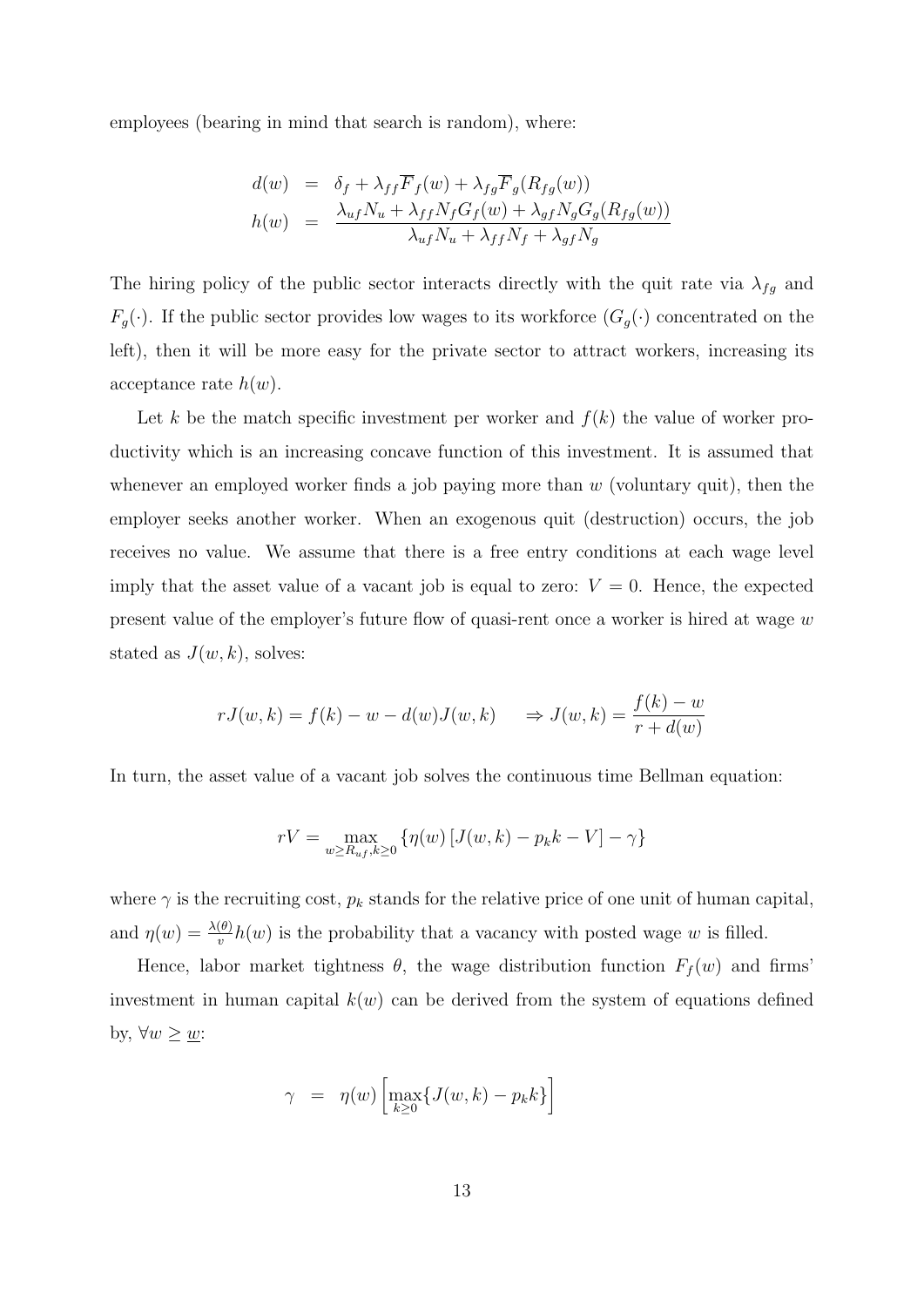$$
\Leftrightarrow \frac{\gamma \theta}{\lambda(\theta)} = \frac{h(w)}{r + d(w)} \left[ \max_{k \ge 0} \left\{ f(k) - w - p_k(r + d(w))k \right\} \right]
$$

with  $F_f(\underline{w}) = 0$ . Employers have two reasons for offering a wage greater than  $\underline{w}$ . First, the firm's acceptance rate  $(\eta(w))$  increases with the wage offer, since a higher wage is more attractive. Second, the firm's retention rate increases with the wage paid by limiting voluntary quits that lead to an increase in  $J(w, k)$ . The wage strategy implemented by firms is strongly interrelated with human capital investment decisions.

As each employer pre-commits to both the wage offered and the specific capital investment in the match, it is easy to show that the optimal investment solves:

$$
\frac{f'(k)}{r + d(w)} = p_k \implies k = k(w) \quad \forall w \ge \underline{w}
$$

Therefore, the level of specific human capital increases with the level of the wage offer. Indeed, a higher wage reduces the probability that an employee will accept job offers from other firms. The negative relationship between wage and labor turnover creates incentives to train employees. When the wage is high, the expected duration of the match is longer and the period during which the firm can recoup its investment increases. Therefore, firm-specific productivity increases with wages. If the public sector decides to hire more worker, this increases  $d(w)$ ,  $\forall w < \overline{w}_g$ : thus, this public policy leads to a decrease of the productivity of the private sector. This productivity channel is an additional effect of the public sector impact on the labor market equilibrium. As it is shown in Chéron, Hairault and Langot [2008], this channel must not be ignored during an evaluation of a policy change. From this dimension, we then extend the theoretical framework of Bradly, Postel-Vinay and Turon [2013].

At the bottom of the wage distribution,  $\underline{w} = R_{uf}$ , we have:

$$
\frac{\gamma \theta}{\lambda(\theta)} = \frac{h(\underline{w})}{r + d(\underline{w})} [f(k(\underline{w})) - \underline{w} - p_k(r + d(w))k(\underline{w})]
$$
  
\n
$$
\frac{d(\underline{w})}{dt} = \delta_f + \lambda_{ff} + \lambda_{fg} \overline{F}_g(R_{fg}(R_{uf}))
$$
  
\n
$$
h(\underline{w}) = \frac{\lambda_{uf} N_u + \lambda_{gf} N_g G_g(R_{fg}(R_{uf}))}{\lambda_{uf} N_u + \lambda_{ff} N_f + \lambda_{gf} N_g}
$$

Given that [\(2\)](#page-4-1) states that  $R_{fg}(R_{uf}) = R_{ug}$ , and assuming that the public sector doesn't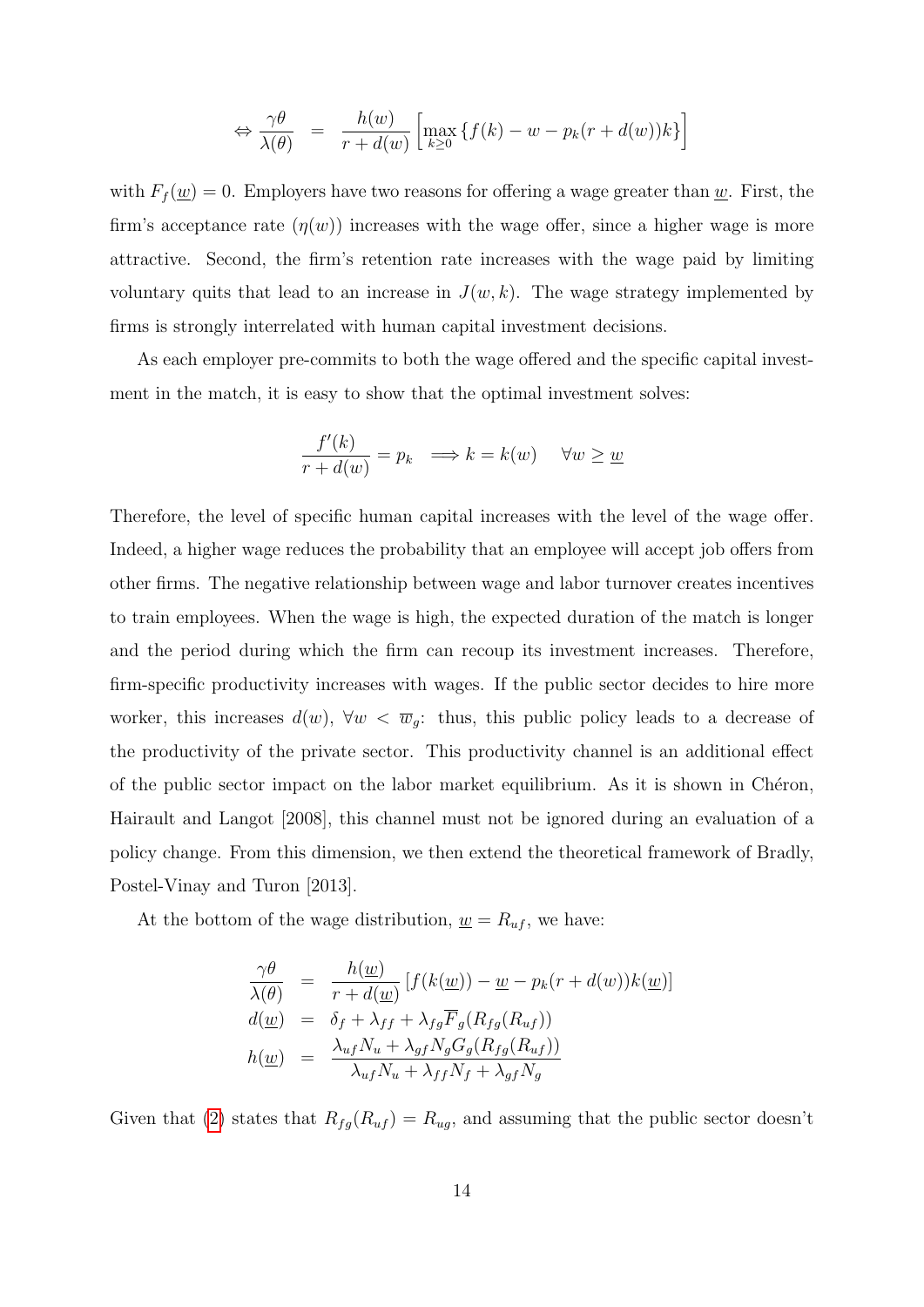offer wage lower than the reservation wage  $R_{ug}$ , we have  $G_g(R_{ug}) = F_g(R_{ug}) = 0$ . We deduce

$$
\frac{\gamma \theta}{\lambda(\theta)} = \frac{h_{uf}}{\overline{h}} \frac{N_u}{r + \delta_f + \lambda(\theta)h_{ff} + \lambda(\theta)h_{fg}} \left[ f(k(\underline{w})) - \underline{w} - p_k(r + \delta_f + \lambda(\theta)h_{ff} + \lambda(\theta)h_{fg})k(\underline{w}) \right]
$$

because  $d(\underline{w}) = \delta_f + \lambda_{ff} + \lambda_{fg}$  and  $h(\underline{w}) = \frac{\lambda_{uf} N_u}{\lambda_{uf} N_u + \lambda_{ff} N_f + \lambda_{gf} N_g}$ , which leads, using the matching function to  $h(\underline{w}) = \frac{\lambda(\theta)h_{uf}N_u}{\lambda(\theta)(h_{uf}N_u + h_{ff}N_f + h_{gf}N_g)} = \frac{h_{uf}}{\overline{h}}$  $\frac{df}{\hbar} N_u$ . Given that  $\frac{f'(k(\underline{w}))}{r + \delta_f + \lambda(\theta)h_{ff} + \lambda(\theta)}$  $\frac{f'(\kappa(\underline{w}))}{r+\delta_f+\lambda(\theta)h_{ff}+\lambda(\theta)h_{fg}}=$  $p_k$  implying  $k(\underline{w}) = f'^{-1} (p_k(r + \delta_f + \lambda(\theta)h_{ff} + \lambda(\theta)h_{fg})) \equiv \mathcal{K}(\theta, p_k)$ , we deduce that

$$
\frac{\gamma \theta}{\lambda(\theta)} = \frac{h_{uf}}{\overline{h}} \frac{N_u}{r + \delta_f + \lambda(\theta)h_{ff} + \lambda(\theta)h_{fg}} \left[ \frac{f(\mathcal{K}(\theta, p_k)) - \underline{w}}{-p_k(r + \delta_f + \lambda(\theta)h_{ff} + \lambda(\theta)h_{fg})\mathcal{K}(\theta, p_k)} \right]
$$

This equation imposes a restriction between  $\{\theta, f(\cdot), \gamma, p_k\}$ , with  $\underline{w} = R_{uf}$ .

The equilibrium of wage posting game is such that there exists a mixed-strategy equilibrium where different wage policies lead to the same profit for each firm. In this case, the equilibrium is stable, an we have

$$
\frac{\gamma\theta}{\lambda(\theta)} = \frac{h(w)}{r + d(w)} \left[ f(k(w)) - w - p_k(r + d(w))k(w) \right]
$$
\n
$$
= \frac{1}{\overline{h}} \frac{h_{uf}N_u + h_{ff}N_fG_f(w) + h_{gf}N_gG_g(R_{fg}(w))}{r + \delta_f + \lambda_{ff}\overline{F}_f(w) + \lambda_{fg}\overline{F}_g(R_{fg}(w))} \left\{ \begin{array}{l} f(k(w)) - w \\ -p_k \left[ \begin{array}{l} r + \delta_f + \lambda_{ff}\overline{F}_f(w) \\ + \lambda_{fg}\overline{F}_g(R_{fg}(w)) \end{array} \right] k(w) \end{array} \right\}
$$

Given the link between  $F_f(\cdot)$  and  $\{G_f(\cdot); G_g(\cdot); F_g(\cdot)\}\)$  described in section [2.2,](#page-6-2) this equation provides the solution for  $F_f(\cdot)$ .

## 3 The empirical analysis

#### 3.1 Data

In this paper, we use a new and original data set, the Egypt Labor Market Panel Survey of 2012 (ELMPS12)[\[7\]](#page-25-3) whose aim was to revisit the households previously interviewed in the Egypt Labor Market Panel Survey 2006[\[8\]](#page-25-2), which we also use in our estimation, to trace the evolution of their work and unemployment trajectories. The households selected in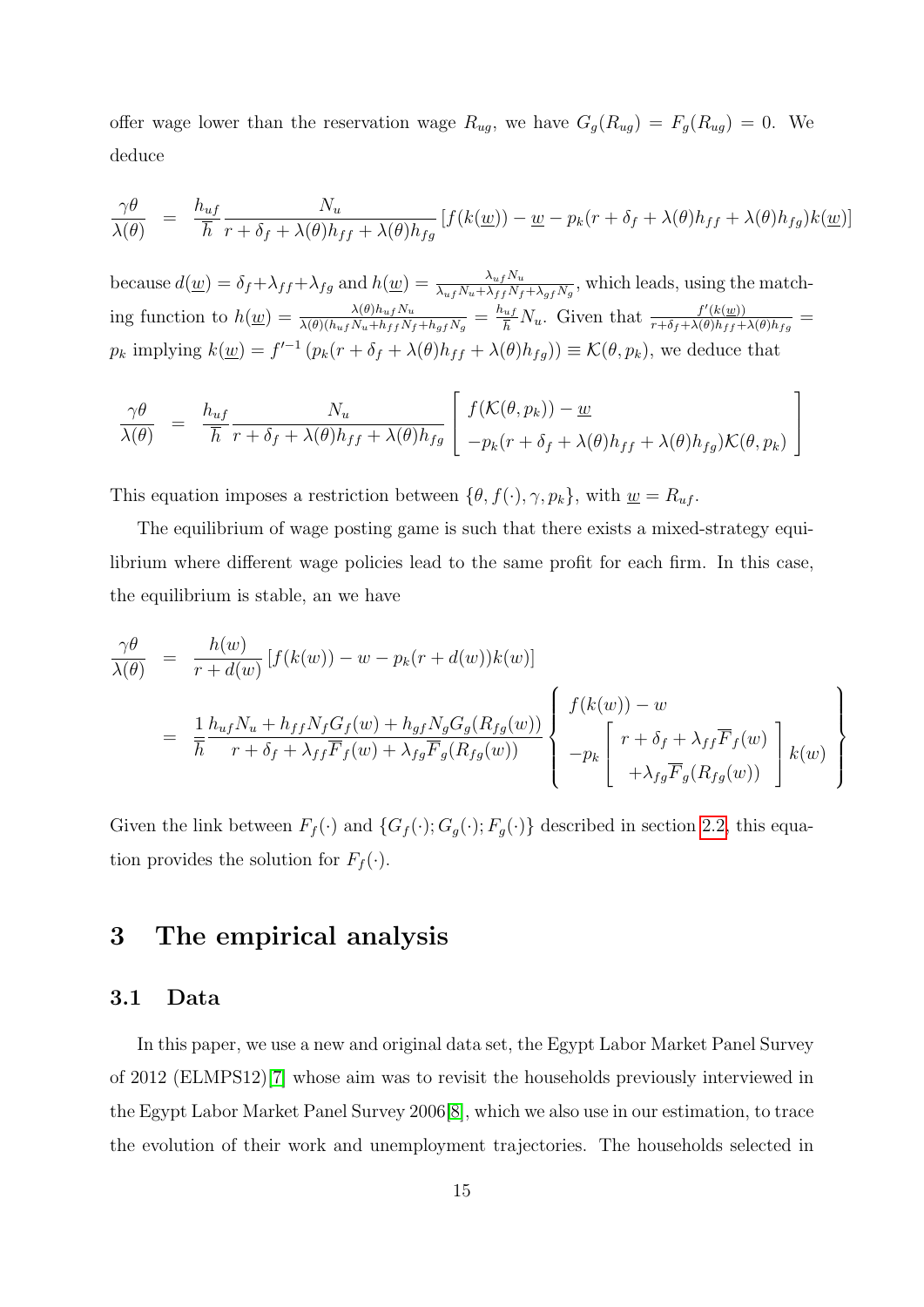this longitudinal data set are national-represenatitive and are randomly selected. The final sample interviewed in 2012 consists of 12,060 households, which includes 6,752 original households (out of 8371 interviewed in 2006) from the 2006 sample, 3,308 new households that emerged from those households as a result of splits (i.e. split households), and a refresher sample of 2,000 households. In terms of individuals, the 2012 sample includes 49,186 individuals, who are made up of 28,770 individuals initially interviewed in 2006 and successfully re-interviewed in 2012 and 20,416 new individuals. Of those new individuals, 5,009 joined the original 2006 households, 6,900 joined split households, and 8,507 were members of the refresher sample of households.[\[2\]](#page-24-4) This longitudinal feature of the data along with the rich retrospective accounts included in the questionnaire, we construct two panel datasets of respondents at a yearly frequency (1998-2006) and (2000-2012) showing the employment trajectory of each indivual over time. We note our choice for these two panels depend on the fact that for the estimation of our model, it is necessary that the time period is short and has approximately constant shares in each of the four states  $\{s=u, g, i, f\}$  across time.

The data used in our analysis for the Jordanian labor market is the JLMPS2010 [\[9\]](#page-25-4). Similar to the ELMPS, and even though it is only the first wave of what is to be a longitudinal survey, it contains a number of retrospective questions that allow us to reconstruct the entire employment trajectories of the respondents rather than simply get a snapshot of a single point in time. We therefore choose the panel 2000-2010 to carry out our estimations.

### 3.2 Sample and Descriptive Statistics

For both the Egyptian and Jordanian data, we include in our panels male workers between the age of 15-65 years old. We trim the income distributions in each sector, treating data as if it is missing below the 1st or above the 99th percentile in the distribution of wage in either employment sector. We also exclude individuals with holes in their employment history and once someone moves to non-wage employment,they are from then on excluded. Thus consistent with our model, an agent can be in in one of the four states, non-employement or employment in the public, formal private or informal private sectors. Due to the cumbersome calculations faced to derive the optimum behavior to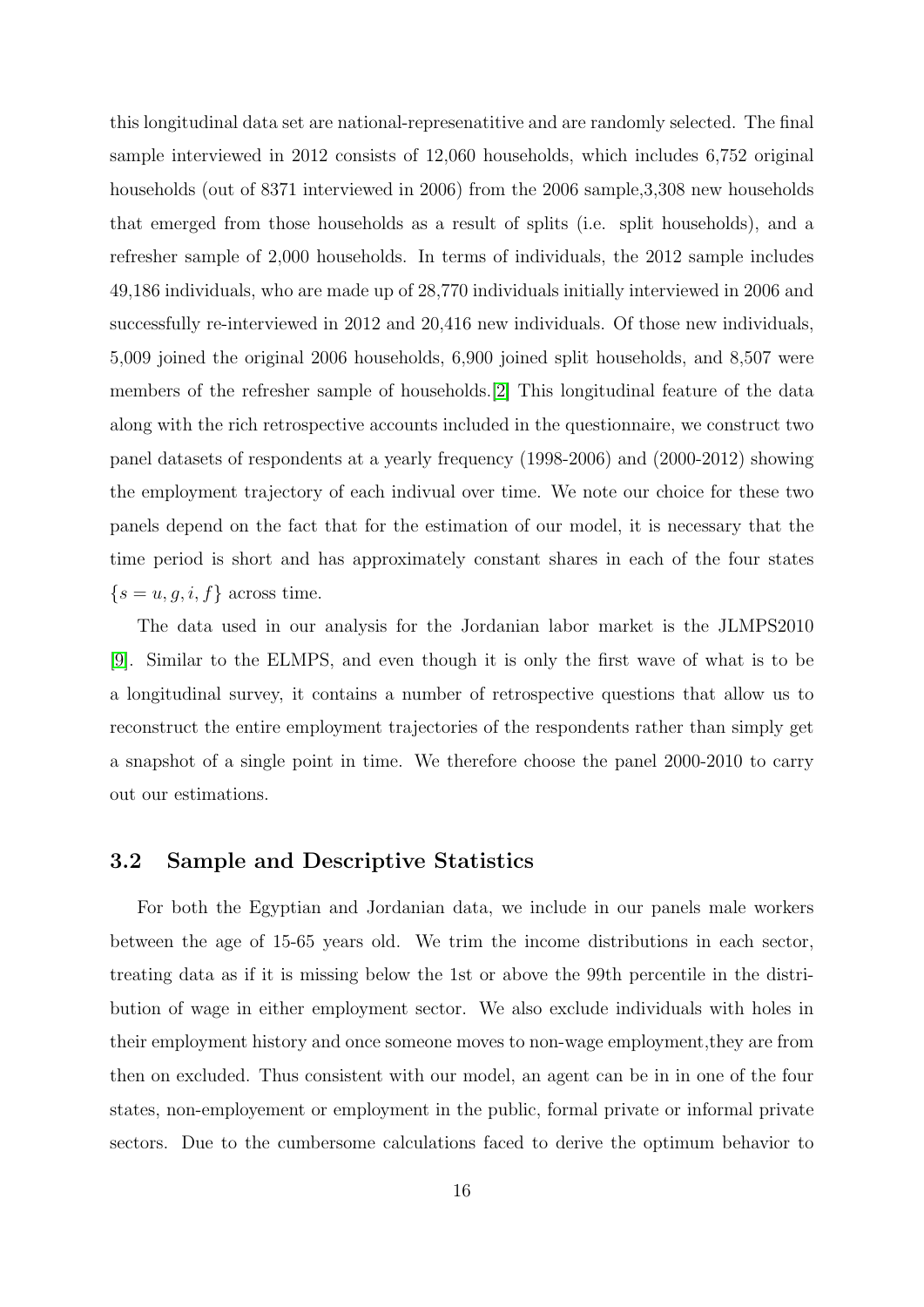endogenously demonstrate the choice of firms to offer employment contracts formally or informally, it suffices at a first step to estimate here our transition parameters by lumping both the formal and informal sectors into a private sector  $p$ . Throughout our estimation function, we therefore have an individual in one of three states; non-employment, public or private wage employment. We define private sector employment as one declaring him/herself as employed in a private sector firm, investment, joint-venture, foreign or nonprofit organization, or co-operatives. The formal employed worker is a worker with either a contract and/or social insurance. The public sector is defined as a worker employed in the central or local government, as well as the public enterprises. The non-employed state in our analysis comprises anyone who is unemployed (i.e not having a job and available for work) or a non-participant (i.e out of the labor force) who transits into or out of the labor market <sup>[2](#page-16-0)</sup>.

To be able to derive a panel of employment trajectories over time, we use the retrospective chapters in the ELMPS and JLMPS questionnaires. We were lucky enough to have a question about the date of start of a job status precising the month and year of start of status. However, the month precision information is not available for all individuals and is only available for the ELMPS12 and the JLMPS10. We therefore develop a method to approximately determine the month of start of a job status if two of them occur in the same year. Since for a status to be recorded in the questionnaire, the individual should have spent at least 6 months in it, we therefore record one starting at the beginning of year 'x' and the second starting by mid year 'x'. For job statuses occurring in different years and unavailable month start, we will simply have to accept the assumption that they start at the beginning of the year 'x'.

Table [1](#page-18-0) shows basic descriptive statistics including the composition of the labor market sample in Egypt (2006& 2012) and Jordan (2010), as well as the summary statistics of the monthly wages<sup>[3](#page-16-1)</sup>. As mentioned earlier, we carry our estimation over a period of time

<span id="page-16-0"></span><sup>&</sup>lt;sup>2</sup>In our analysis, we're not interested to distinguish between the unemployment and non-participation since in countries such as Egypt, both categories are according to our definition more or less "job searchers" even if not regualar and hence have got to be considered when analyzing the monopsony power exerted by firms when setting wages and making their offers to individuals.Moreover, one has to note that these shares do not represent the share of non-employment among the population but only among the group of individuals who ever worked and hence were tracked over time in the questionnaire. Our model aims at identifying what happens to people who were already inserted into the labor market, and the dynamics that follows throughout their work lives.

<span id="page-16-1"></span><sup>3</sup>Egyptian monthly wages are in Egyptian pounds whilst the Jordanian monthly wages are in Jordanian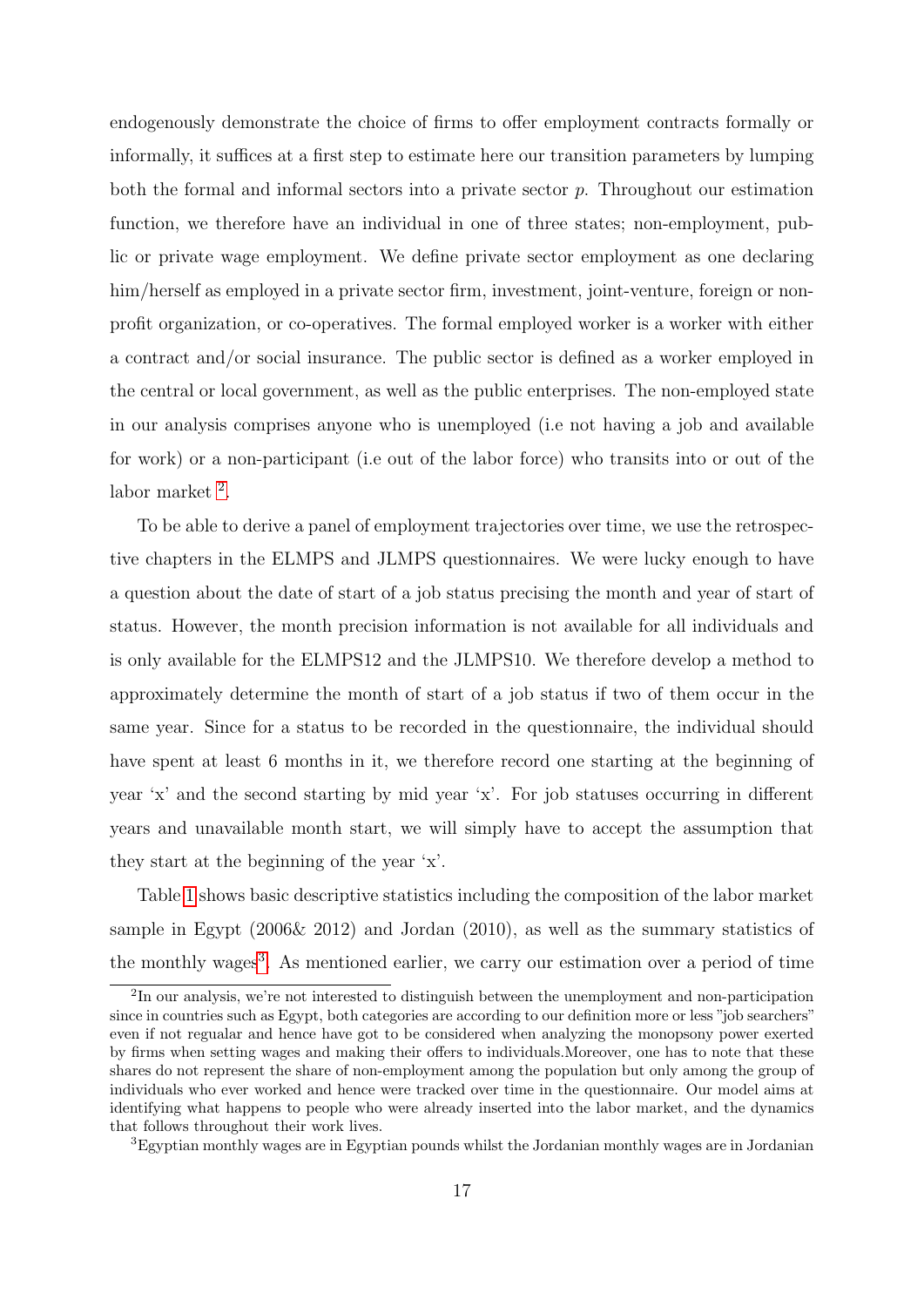where we notice that these shares remain fairly stable and constant. It's also worth noting that we are aware of the backward attrition problem affecting our data due to the recall and retrospective technique adopted to create our panels. This might be clear from the underestimation of the share of non-employment. This however shall not affect the results of our model since our model captures a picture of the labor market dynamics rather than the composition of the labor market population as a whole. The attrition can be easily corrected for using a weighting technique at a later step.

As for table [2,](#page-19-0) it conveys the transition rates both within and between sectors showing the extent of mobility in each country. Our data is a yearly panel of workers, bearing in mind the backward attrition forces influencing the raw data we obtain, we calculate our transition matrices 3 years only before the interview's date. Counting in each month the number of people making each type of transition and the number in each state, we construct a yearly cross-sector transition matrices. Table [2](#page-19-0) shows that the private sector workers in general possess a better chance of changing their jobs than their counterparts in the public sector; they are therefore more mobile. This trend tends to be very obvious among the within-sectors transitions. When noting the between-sectors transitions, we note however that it tends to be dominated by the public sector employees moving to the private sector. Cross-mobility in the other direction i.e from the Private Sector to the Public Sector is surprisingly not that frequent in Egypt. Despite the wide spread traditional beliefs about stability and extra benefits a worker can have when employed in the public sector, it seems that there is a clear distinction between the two private and public sectors, in a way that people would prefer to queue in the non-employment state for a government job rather than entering a private job as a transit state till they get the public employment contract or appointment.

Dinars. Estimations are carried out with the log of the wages.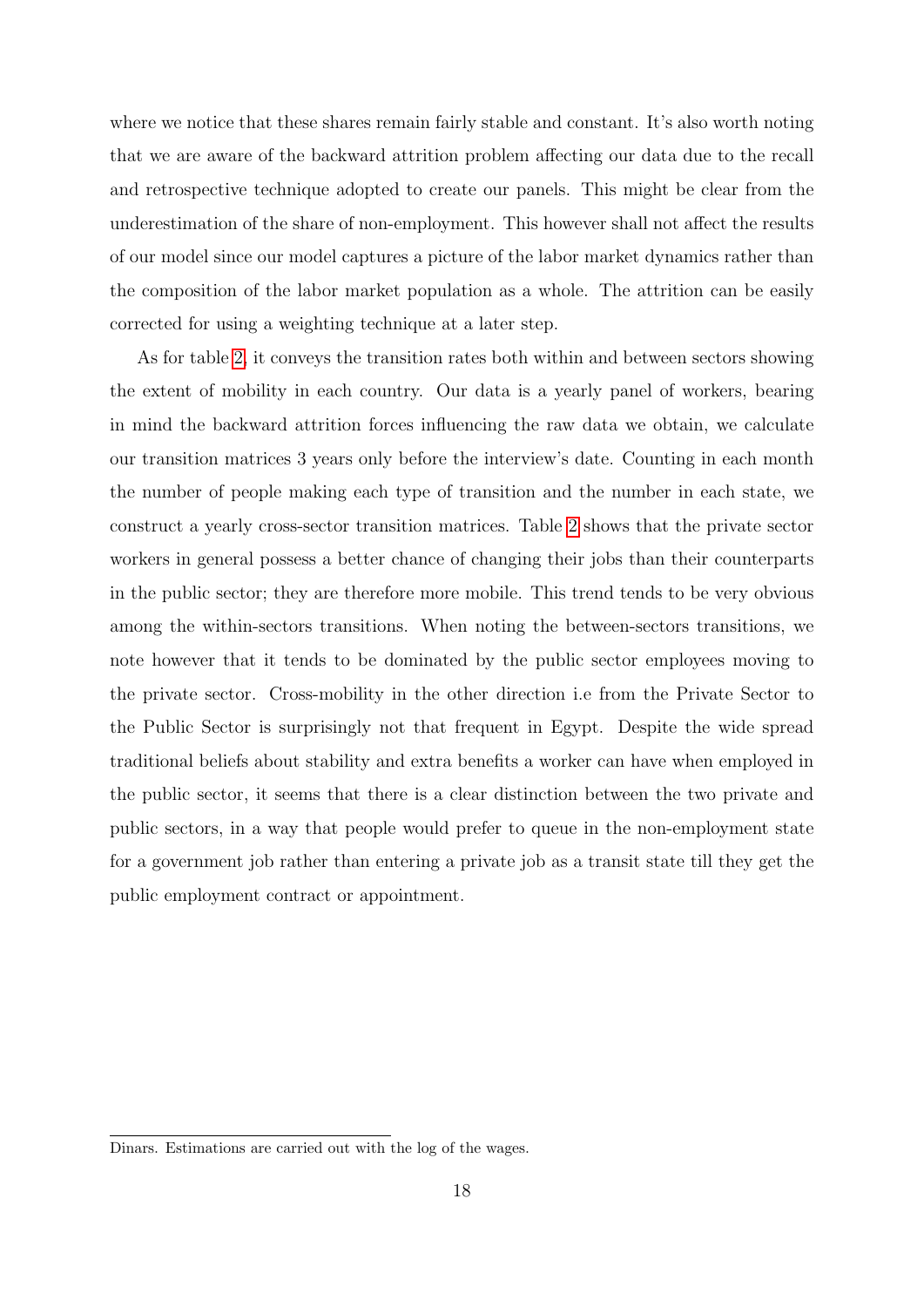| Table 1: Descriptive Statistics 1 |                              |          |                |  |  |
|-----------------------------------|------------------------------|----------|----------------|--|--|
|                                   | Private Sector Public Sector |          | Non-employment |  |  |
| Size of each sector               |                              |          |                |  |  |
| ELMPS06                           | 52.75%                       | 35.69%   | 11.56%         |  |  |
| ELMPS12                           | 61.61\%                      | 29.35%   | $9.04\%$       |  |  |
| JLMPS10                           | $\%$                         | %        | $\%$           |  |  |
| Mean Monthly earnings             |                              |          |                |  |  |
| ELMPS06                           | 583.0088                     | 865.571  |                |  |  |
| ELMPS12                           | 1072.874                     | 1333.728 |                |  |  |
| JLMPS10                           | 586.68                       | 414.85   |                |  |  |
| <b>Standard deviation</b>         |                              |          |                |  |  |
| of monthly wages                  |                              |          |                |  |  |
| ELMPS06                           | 986.643                      | 2523.879 |                |  |  |
| ELMPS12                           | 1181.316                     | 1555.426 |                |  |  |
| JLMPS10                           | 2738.43                      | 763.96   |                |  |  |

<span id="page-18-0"></span>Table 1: Descriptive Statistics 1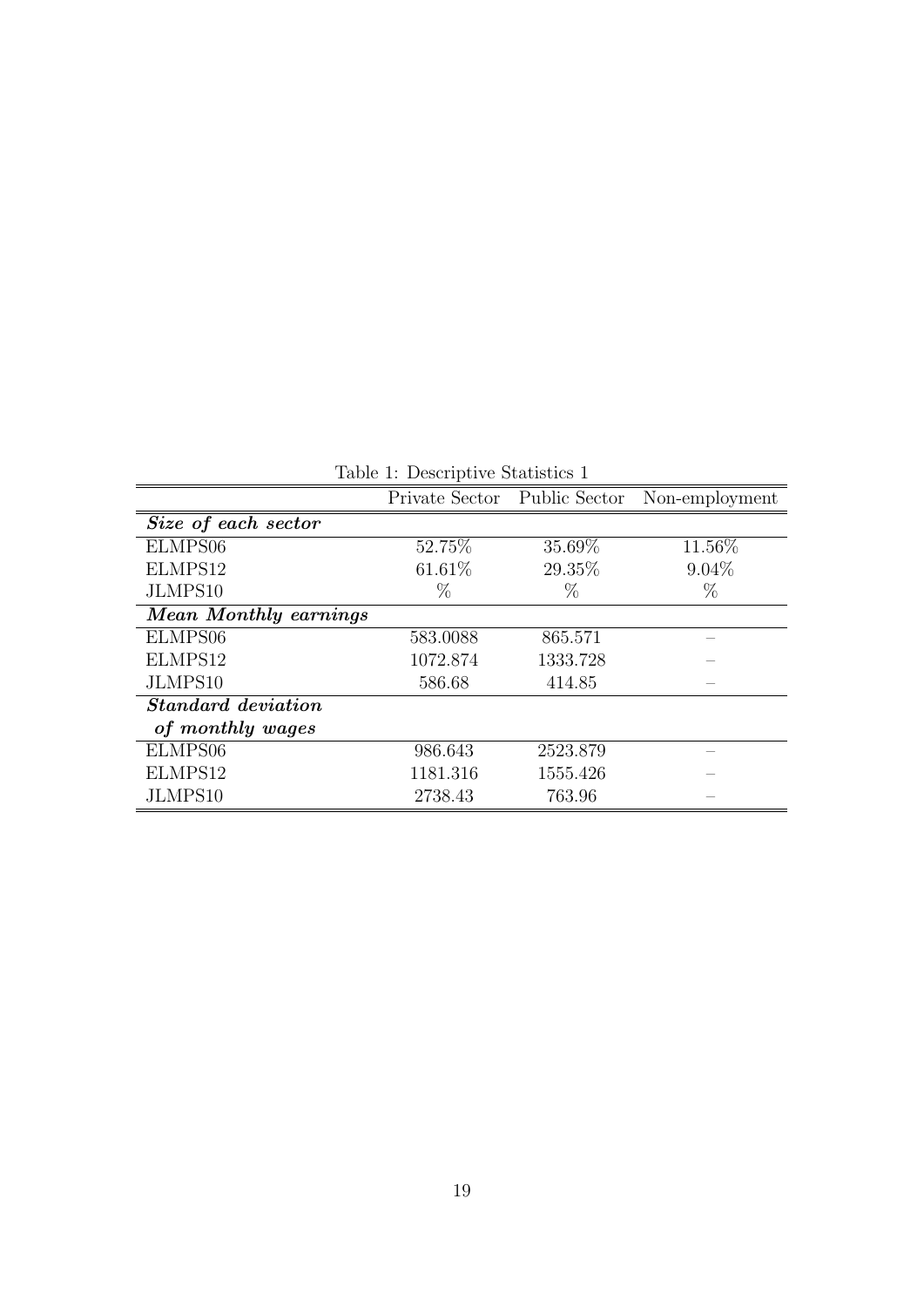| ELMPS06                        | Private Sector | Public Sector        | Unemployment |  |
|--------------------------------|----------------|----------------------|--------------|--|
| 0.0342<br>Private Sector       |                | 0.0073               | 0.0210       |  |
| 0.0029<br><b>Public Sector</b> |                | 0.0189               | 0.0150       |  |
| Unemployment                   | 0.1801         | 0.0391               |              |  |
| ELMPS12                        | Private Sector | <b>Public Sector</b> | Unemployment |  |
| Private Sector                 | 0.0395         | 0.0077               | 0.0177       |  |
| 0.0058<br><b>Public Sector</b> |                | 0.0091               | 0.0127       |  |
| Unemployment                   | 0.1289         | 0.0199               |              |  |
| JLMPS10<br>Private Sector      |                | Public Sector        | Unemployment |  |
| Private Sector                 |                |                      |              |  |
| <b>Public Sector</b>           |                |                      |              |  |
| Unemployment                   |                |                      |              |  |

<span id="page-19-0"></span>Table 2: Job Mobility within and between sectors

We finally have data on the distribution of private firm sizes in the population of employed workers in Egypt , obtained from the questionnaire ELMPS 2012. The distribution of employers' sizes are reported in Table [3](#page-19-1)

| Lable 5. Employement in Egypt by mini size, 2012 |                        |         |        |  |  |
|--------------------------------------------------|------------------------|---------|--------|--|--|
| Firm size                                        | Employment (thousands) | Percent | Cumul  |  |  |
| $1 - 4$                                          | 10500                  | 60.88   | 60.88  |  |  |
| $5-9$                                            | 2386.262               | 13.84   | 74.72  |  |  |
| $10-24$                                          | 1076.108               | 6.24    | 80.96  |  |  |
| 25-49                                            | 519.515                | 3.01    | 83.97  |  |  |
| 50-99                                            | 481.973                | 2.79    | 86.77  |  |  |
| $100+$                                           | 2281.91                | 13.23   | 100.00 |  |  |
| <b>Total</b>                                     | 17245.768              | 100.00  |        |  |  |

<span id="page-19-1"></span>Table 3: Employement in Egypt by firm size, 2012

### 3.3 The econometric strategy

This section describes the econometric method we used to estimate the structural parameters of the model. Because structural econometric models are sensitive to misspecification, we choose an empirical strategy which ensures robust estimates of the unknown parameters. As the likelihood function cannot be derived analytically, it can be replaced the exact likelihood function of an approximated model (GOUR/MONF/94). Following e.g. Chéron, Hairualt and Langot [2008] or Bradley, Postel-Vinay and Turon (2012), we choose the latter strategy and, more specifically, the indirect inference method applied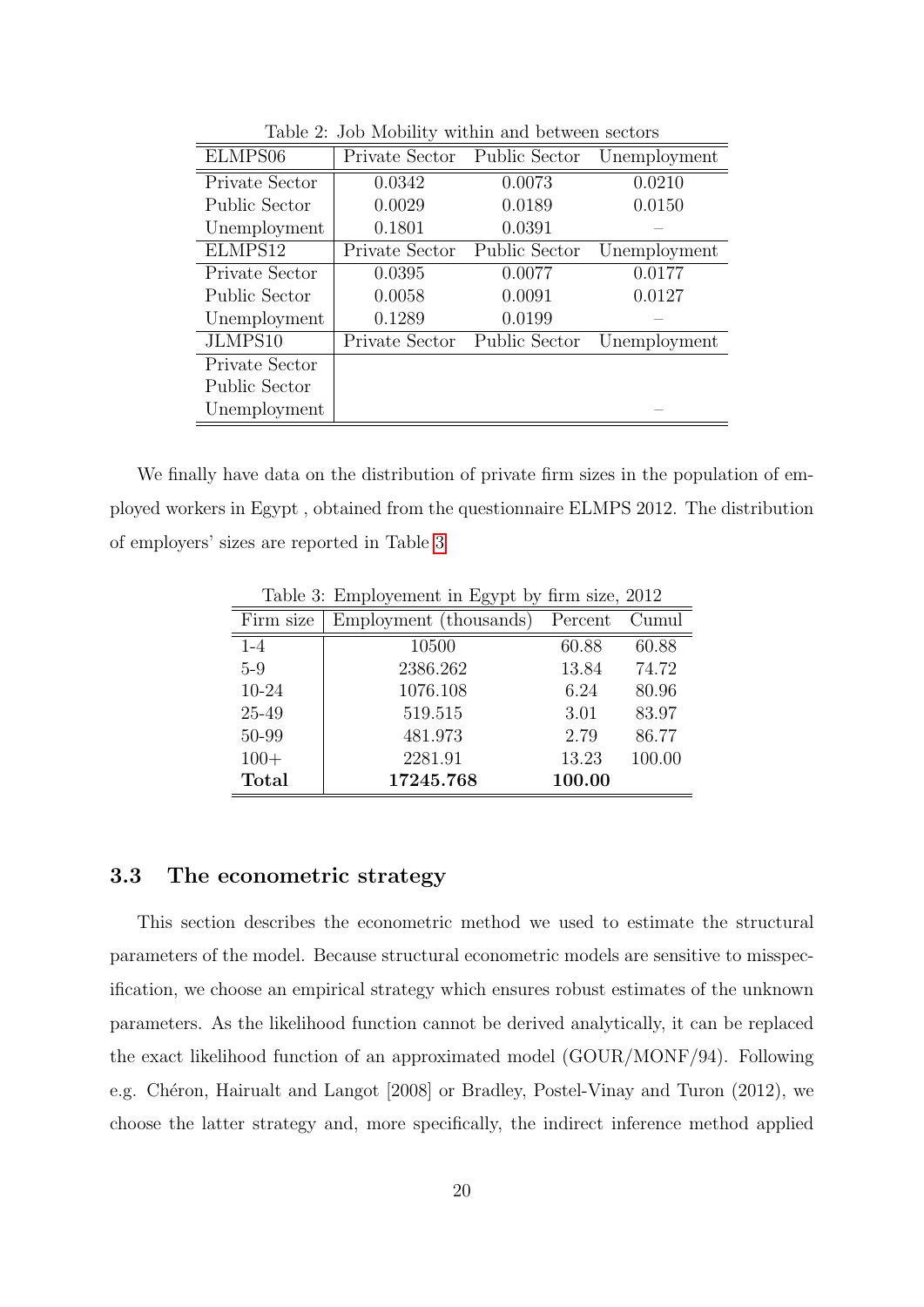to equilibrium search model.<sup>[4](#page-20-0)</sup> The benefit derived from estimating the model, however, comes at the cost of making parametric assumptions.

#### 3.3.1 Estimation method

The indirect inference method consists of replacing the computation of analytic moments with simulations. The moments underlying the estimation are based on wage distributions and on the transition between labor market states. We focus on a sub-sample workers, who are known a period of employment during in the past. This excludes the young workers and the individuals who are permanently out-of-the-labor force. We also exclude the women. This enables us to detect the dimensions along which our simple structural model is capable of mimicking a set of moment restrictions.

Following Bradley, Postel-Vinay and Turon (2012), we make parametric assumptions about  $F_f(\cdot)$  and  $F_g(\cdot)$ . First we assume that:

$$
F_f(w) = \begin{cases} \frac{1 - (w/R_{uf})^{\alpha_f}}{1 - (\overline{w}_f/R_{uf})^{\alpha_f}} & \text{if } w \in [R_{uf}, \overline{w}_f] \\ 1 & \text{if } w > \overline{w}_f \\ 0 & \text{if } w < R_{uf} \end{cases}
$$

where  $\overline{w}_f$  is set equal to the top percentile in the observed wage distribution. For simplicity, we parameterize  $F_g(\cdot)$  as:

$$
F_g(R_{fg}[F_f^{-1}(x)]) = x^{\alpha_g}
$$
 for  $x \in [0, 1]$ 

This parameterization carries the implicit assumption that the lower support of  $F_g(\cdot)$  is  $R_{uq}$ .

The vector  $\Phi$  (dim( $\Phi$ ) = 10) contains all the parameters of the model:

$$
\Phi = \{h_{ff}, h_{fg}, h_{uf}, h_{gg}, h_{gf}, h_{ug}, \delta_f, \delta_g, \alpha_f, \alpha_g\}
$$

for a given value of the interest rate  $r$ , calibrated at  $10\%$ .

<span id="page-20-0"></span>The estimation method is conducted as follows:

<sup>4</sup>See GOUR/MONF/RENA/93 or GOUR/MONF/94 for a general presentation of these methods. See COLL/FEVE/LANG/PERR/02 for an applied study.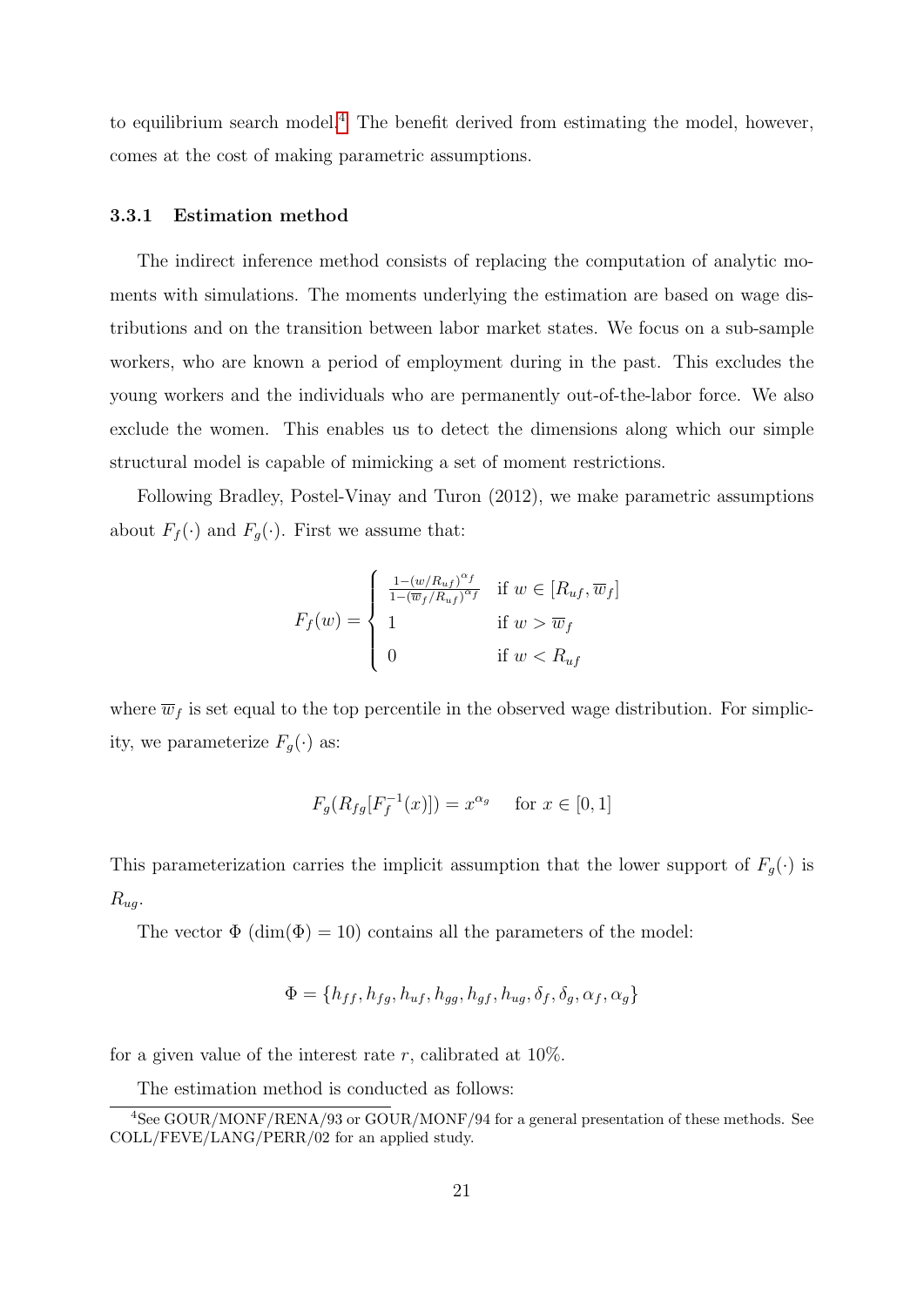Step 1: The vector of moments  $\psi$  is estimated using our data set. The choice of  $\psi$ moments is a critical step in the estimation method, but it is not driven by the model's specification. Rather, it should encompass as many data features as possible to avoid an arbitrary choice and reduce estimation biases. Therefore, we choose a set of moments that fully explain wage distribution and the labor market transitions: we take as moments to be matched 50 quantiles of the wage distributions, giving 100 moments in total:  $\{w_{s,j}\}_{s=f,g,j=1..50}$ , and the transition matrix 3×3, regrouping 9 moments  $\pi_{ss'}$ , for  $s=f,g,u$ .

Step 2: Given the vector of structural parameters  $\Phi$ , the simulated wage density is computed from the set of equations defining the theoretical model.

Step 3: An estimate  $\widehat{\Phi}$  for  $\Phi$  minimizes the quadratic form  $J(\Phi) = g'g$ , where  $g =$  $(\widehat{\psi} - \widetilde{\psi}(\Phi))$ ,  $\widehat{\psi}$  is the vector of the estimated moments, and  $\widetilde{\psi}(\Phi)$  denotes the set of moments implied by the model simulations.

Steps 2 and 3 are conducted until convergence *i.e.* until a value of  $\Phi$  minimizing the objective function is obtained.

Contrary to Chéron, Hairault and Langot [2008], we do not use this method in order to perform a statistical test of the model, in the spirit of HANS/82. We just use this SMM algorithm to obtain the value of the structural parameters: this procedure is thus closest to a calibration exercise than an statistical test of the model.

#### 3.4 The results

The following Table [4](#page-22-0) shows the labor market transitions' parameters, the offer distributions' parameters and the sector-specific reservation wages estimated from the model. The unit of time associated with the transition/offer arrival rates is a year. Given our estimates of parameters, those transition rates produce a perfect fit to the transition probabilities obtained from the data as shown in Table [5.](#page-22-1) These estimations leave us with a private sector share in Egypt(2012) of 57.42% and a non-employment rate 8.67%. Bearing in mind that this non-employment rate is among those who are already inserted into the labor market, we note that it's an extremely high rate compared to other european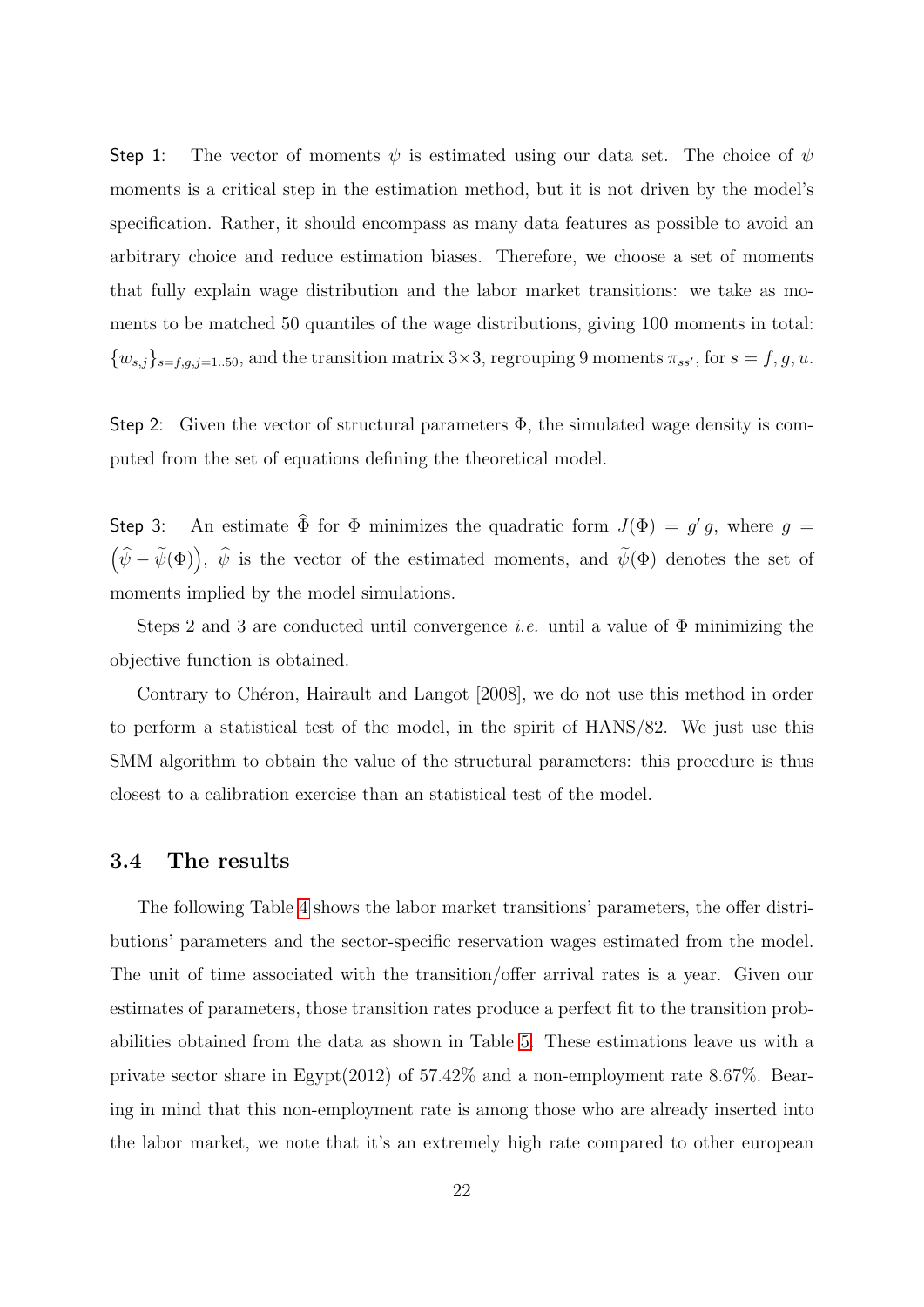countries where such a rate would not exceed the 3% for those who already got a first job in the labor market. Table [4](#page-22-0) also reveals the flow value of unemployment b, at about EGP and 421.24EGP for Egypt in 2006 and 2012 respectively. We note that unemployed workers are prepared to give up a substantial amount in terms of income flow to benefit from the on-the-job search technology.

|                            | ELMPS06 | т аганноост прониталов<br>ELMPS12 | JLMPS10 |
|----------------------------|---------|-----------------------------------|---------|
| $\delta_p$                 | 0.0234  | 0.0169                            |         |
| $\delta_g$                 | 0.0148  | 0.0113                            |         |
| $\lambda_{up}$             | 0.2034  | 0.1396                            |         |
| $\lambda_{ug}$             | 0.0433  | 0.0216                            |         |
| $\lambda_{pp}$             | 0.1924  | 0.6045                            |         |
| $\lambda_{gg}$             | 0.2044  | 0.0844                            |         |
| $\lambda_{pg}$             | 0.0627  | 0.0277                            |         |
| $\lambda_{\underline{gp}}$ | 0.0302  | 0.3045                            |         |
| $\alpha_p$                 | 2.27    | 2.67                              |         |
| $\alpha_q$                 | 0.74    | 6.92                              |         |
| b                          |         | 421.24                            |         |
| $R_{up}$                   | 142.76  | 203.13                            |         |
| $R_{ug}$                   | 162.28  | 133.29                            |         |

<span id="page-22-0"></span>Table 4: Parameter Estimates

<span id="page-22-1"></span>Table 5: Comparison between Empirical and Model's  $\pi_{kl}$ 

|            | ELMPS06 |        | ELMPS12  |        | JLMPS10 |      |
|------------|---------|--------|----------|--------|---------|------|
|            | Model   | Data   | Model    | Data   | Model   | Data |
| $\pi_{up}$ | 0.1803  | 0.1801 | 0.12895  | 0.1289 |         |      |
| $\pi_{ug}$ | 0.0384  | 0.0391 | 0.01995  | 0.0199 |         |      |
| $\pi_{pu}$ | 0.0227  | 0.021  | 0.01513  | 0.0177 |         |      |
| $\pi_{gu}$ | 0.0145  | 0.0189 | 0.01199  | 0.0127 |         |      |
| $\pi_{pp}$ | 0.0315  | 0.0342 | 0.0403   | 0.0395 |         |      |
| $\pi_{gg}$ | 0.0197  | 0.015  | 0.0095   | 0.0091 |         |      |
| $\pi_{pg}$ | 0.0082  | 0.0073 | 0.007436 | 0.0077 |         |      |
| $\pi_{gp}$ | 0.0037  | 0.0029 | 0.006500 | 0.0058 |         |      |
| $N_p$      | 51.27%  |        | 57.42    |        |         |      |
| $N_u$      | 7.34%   |        | 8.67     |        |         |      |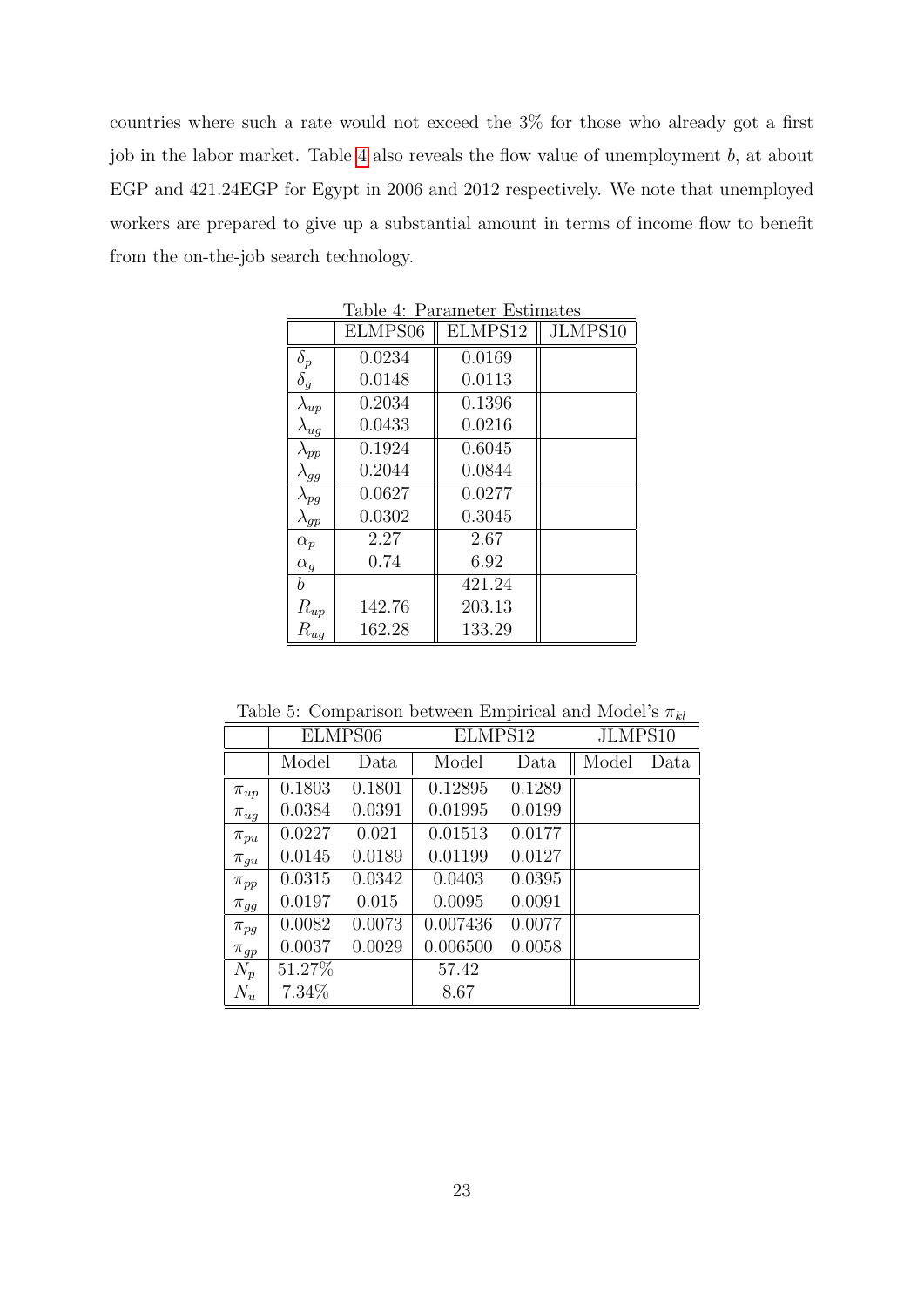



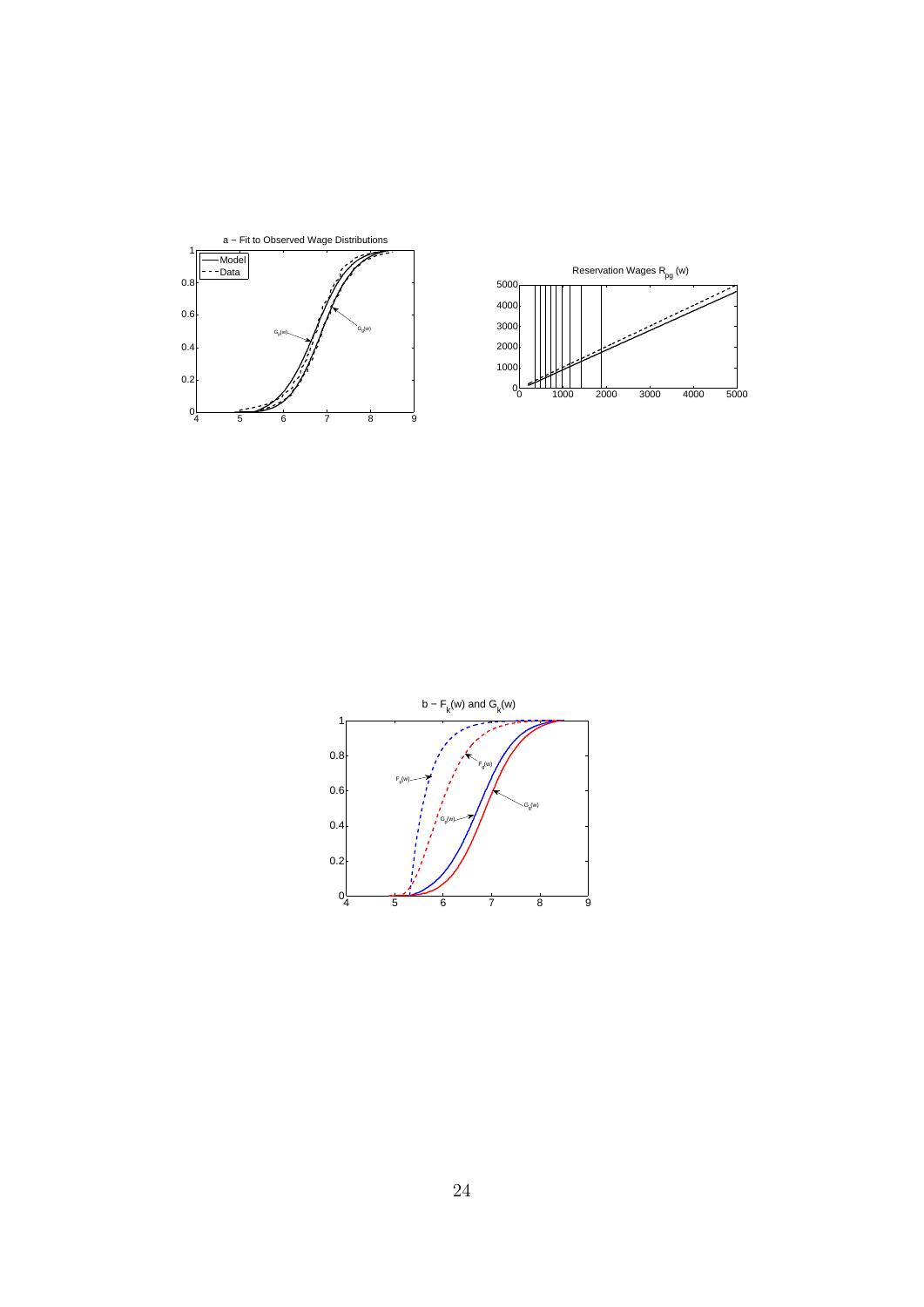4 An extended model with public, formal and informal sectors

In progress...

## 5 Simulations and Policy Implications

In progress...

## 6 Conclusion

## References

- [1] Albrecht J., Navarro L. and Vromann S. (2011) 'Public Sector Employment in an Equilibrium Search and Matching Model', mimeo Georgetown University.
- <span id="page-24-4"></span>[2] Assad R., Krafft C. and Yassine C. (2012) 'An Analysis Sample Attrition and Calculation of Sample Weights in Egypt Labor Market Panel Survey 2012' , mimeo Economic Research Forum.
- <span id="page-24-2"></span>[3] Bradley J., Postel-Vinay F. and Turon H. (2012)'Public Sector Wage Policy and Labor Market Equilibrium: A Structural Model', mimeo University of Bristol.
- <span id="page-24-0"></span>[4] Burdett K. (2011) 'Towards a Theory of the Labor Market with a Public Sector', Journal of Labour Economics.
- <span id="page-24-3"></span>[5] Burdett K. and Mortensen D.T. (1998) 'Wage Differentials, Employer Size, and Unemployment', International Economic Review.
- <span id="page-24-1"></span>[6] El Badaoui E., Strobl E. and Walsh F. (2010) 'The Formal Sector Wage premium and Firm Size' Journal of Development Economics.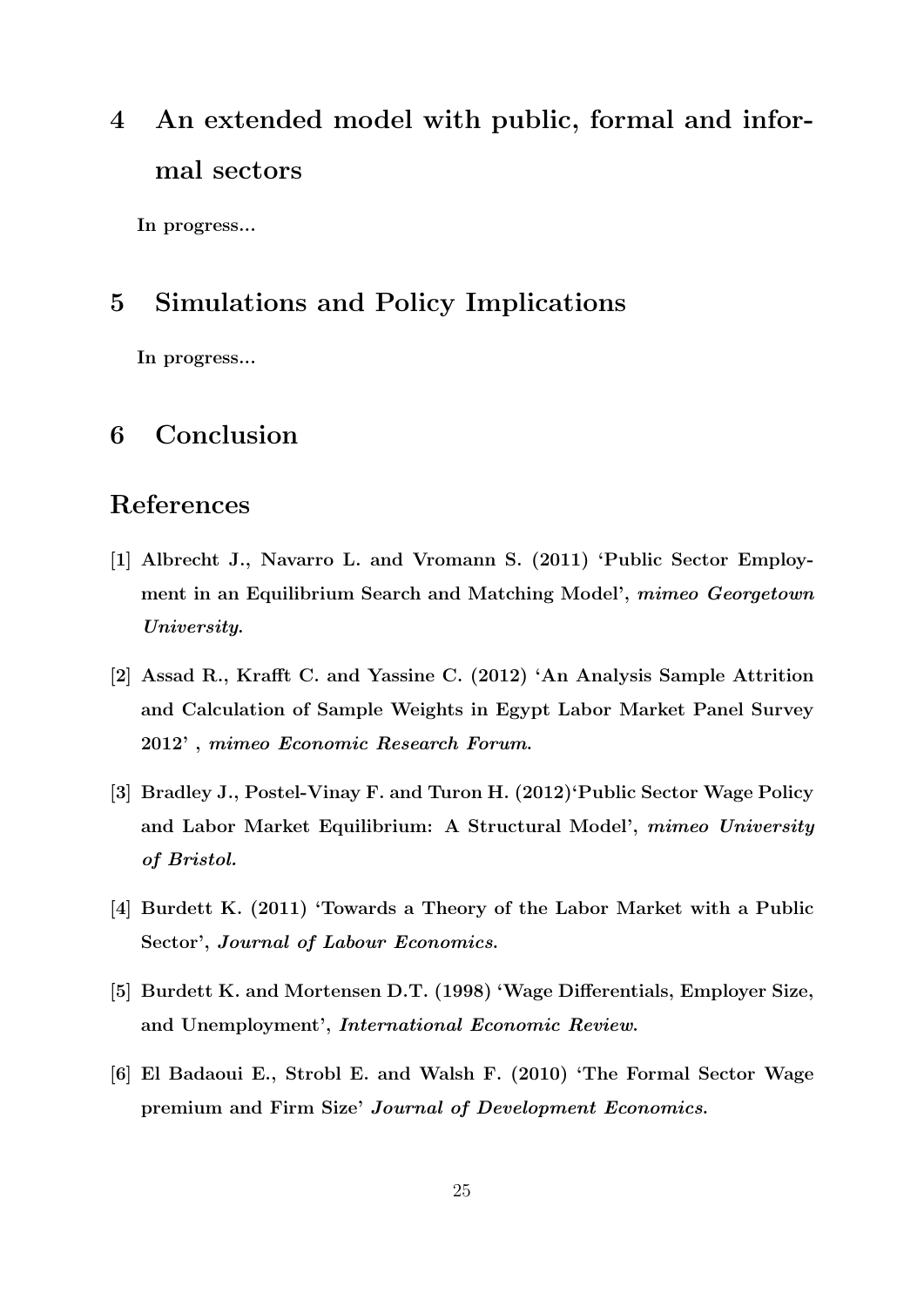- <span id="page-25-3"></span>[7] ELMPS 2012. Egypt Labor Market Panel Survey of 2012 dataset. Economic Research Forum, Cairo, Egypt.
- <span id="page-25-2"></span>[8] ELMPS 2006. Egypt Labor Market Panel Survey of 2006 dataset. Economic Research Forum, Cairo, Egypt.
- <span id="page-25-4"></span>[9] ELMPS 2010. Jordan Labor Market Panel Survey of 2010 dataset. Economic Research Forum, Cairo, Egypt.
- <span id="page-25-0"></span>[10] Meghir C., Narita R. and Robin J-M. (2010) 'Wages and Informality in Developing Countries', mimeo UCL.
- <span id="page-25-1"></span>[11] Yassine C. (2011) 'Structural Labor Market Transitions and Wage Dispersion in Egypt and Jordan', ERF Working Papers Series.